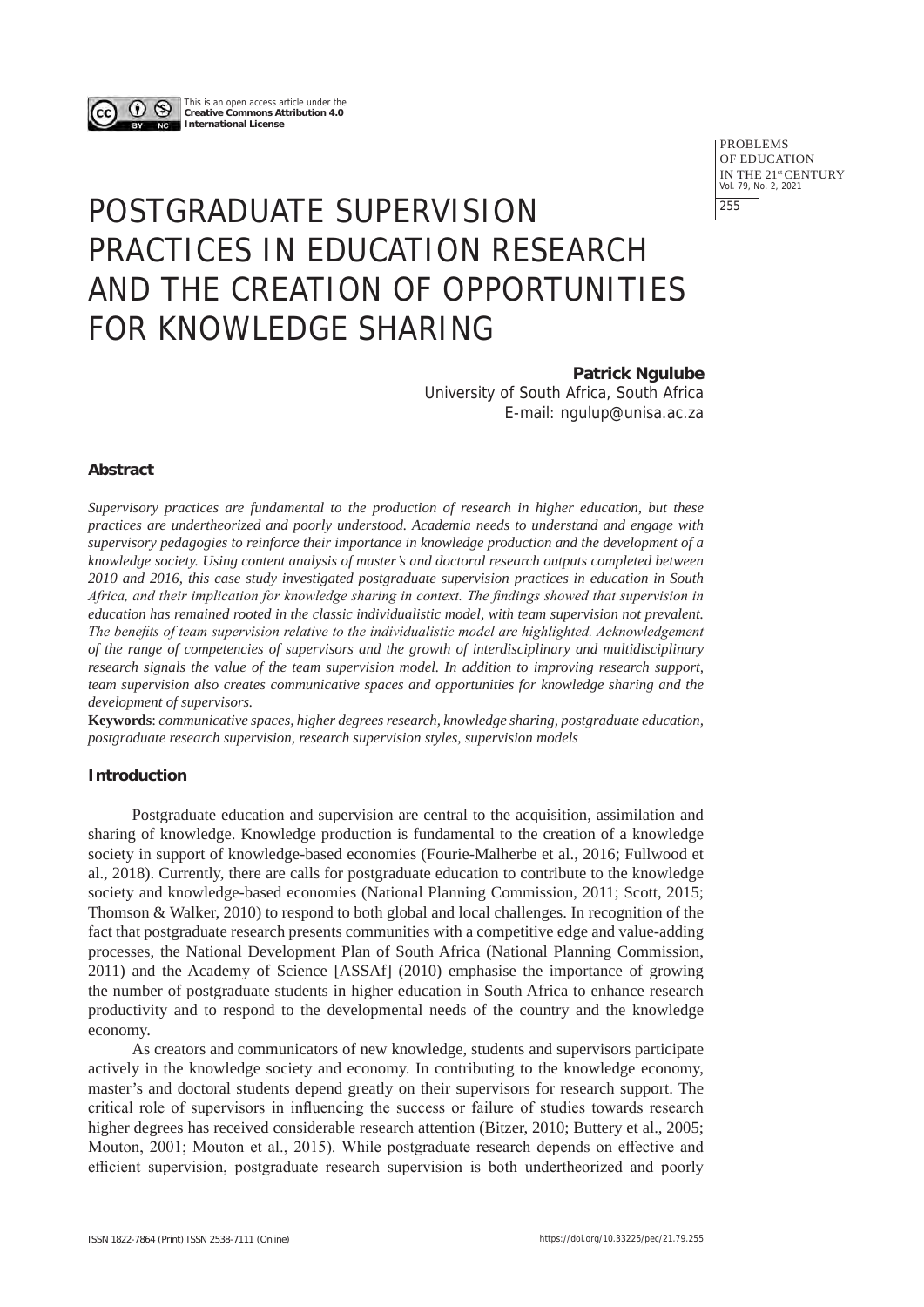PROBLEMS OF EDUCATION IN THE 21st CENTURY Vol. 79, No. 2, 2021 256

understood (Buttery et al., 2005; Manathunga, 2014; Wisker, 2012). Systematic research to determine the most effective model for postgraduate research is limited (Agné & Mörkenstam, 2018). In South Africa, postgraduate supervisory pedagogy is "a difficult and seldom explored facet of South African academic life" (Hugo, 2009, p. 703). Academics in South Africa have published limited research on doctoral supervision and supervisors (Mouton et al., 2015). Equally, students in South Africa appear to lack interest in conducting research on postgraduate supervision (Wilkinson et al., 2016). As a result, numerous gaps remain in our understanding of research supervision in this context.

Using content analysis of theses retrieved from the electronic database of the university under review, this case study explored postgraduate supervision practices in education research in South Africa. The research emanated from recognition of the need to understand supervision practices in the selected context and the implications of those practices for knowledge sharing. Therefore, the research aimed to contribute to the literature on supervision models and the potential contribution of these models to knowledge creation and sharing.

## **Theoretical Background and Conceptual Framework**

## *Models of Supervision*

Debates relating to postgraduate mentorship have placed supervision arrangements under the spotlight (Lahenius & Ikävalko, 2014). Supervision and supervision models are notoriously vague and there is no common nomenclature for describing supervision models. For example, Phillips and Pugh (1994) did not differentiate between supervision styles and approaches, while Lee (2012) preferred to refer to supervision models as approaches, and suggested five major conceptual styles, namely functional (directional), enculturation (contractual), critical thinking, emancipation (laissez-faire) and relationship development (pastoral). The terms in brackets are the equivalent supervision management styles described by Gatfield (2005) and Mouton (2001).

The supervision management style or approach determines the roles that the supervisor assumes. These roles include that of adviser, pastor, quality controller, expert guide, coach, and broker (Dietz et al., 2006; Mouton, 2001). Supervision styles and approaches may be employed in both an individual and a team, or a networked context. Doctoral candidates conduct their own research under a single supervisor in a one-to-one relationship in the individualistic or the traditional apprentice-master model (commonly referred to as the traditional British system). By contrast, team or networked supervision (commonly termed the American system) may take two forms. Teamwork may entail a team of two or more supervisors working with one student. Equally, it may involve a team or cohort of students working together on a common project under one supervisor, who may be a principal investigator assisted by a cohort of supervisors (De Lange et al., 2011; Van Biljon & De Villiers, 2013). Owing to the methodology that was used, which cannot establish whether the student was supervised according to a cohort model, cohort supervision was not considered as an indicator of supervision model for the purposes of this article.

No singular supervision model is better than the other (Guerin et al., 2015). However, evidence suggests that supervision in many countries and disciplines still conforms to the sole supervisor style (Manathunga, 2012). Chiang (2003) and Backhouse (2010) identified the individualistic model as the predominant postgraduate supervision style in the United Kingdom and South Africa respectively. On the other hand, many universities in Australia have moved towards team supervision (Buttery et al., 2005; Robertson, 2017).

Each supervision model has its own challenges, as outlined in Appendix 1 and the disadvantages of collaborative supervision may expose students and supervisors to various risks. Nevertheless, it is possible to manage the risks and tensions that come with co-supervision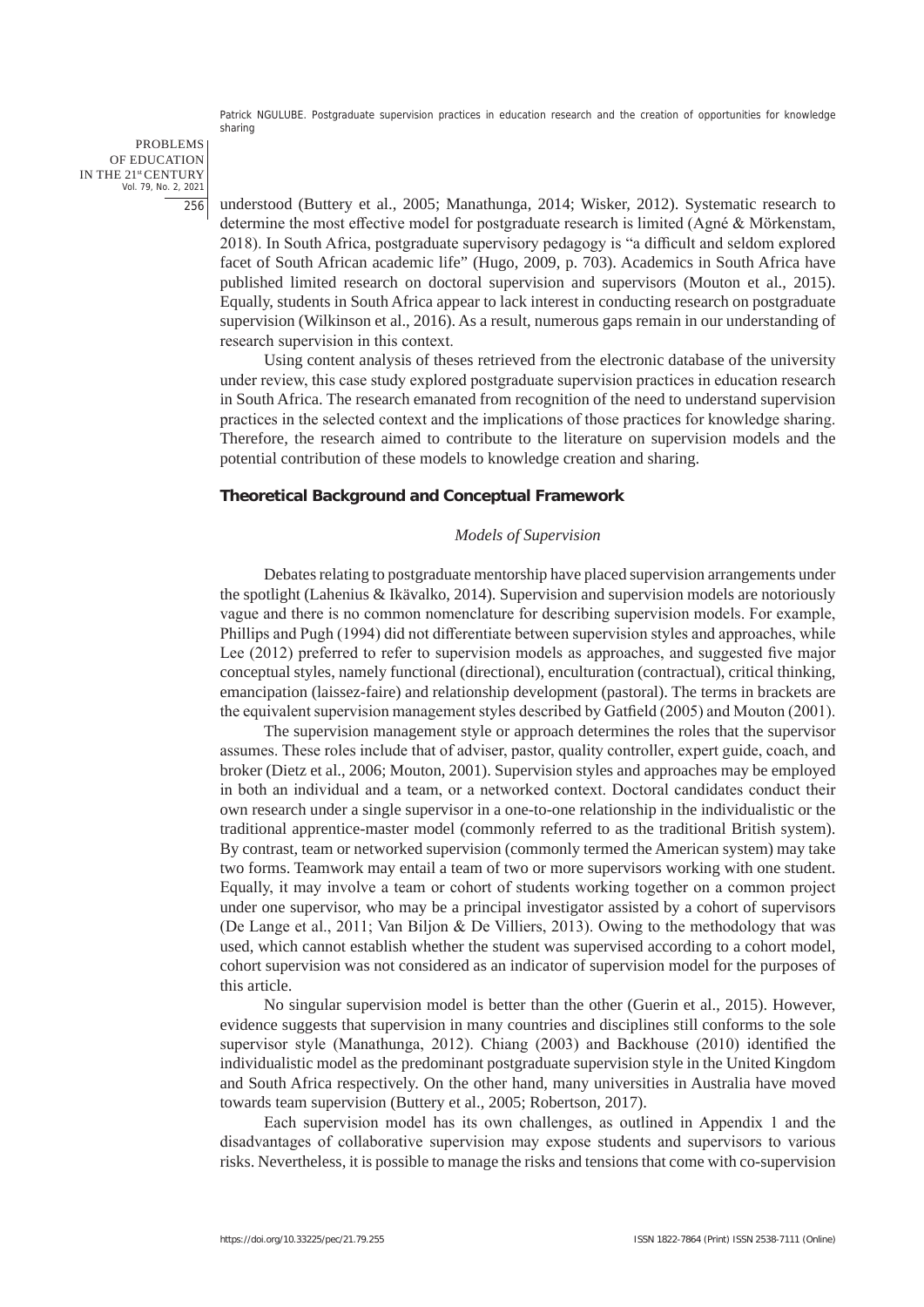> PROBLEMS OF EDUCATION IN THE 21st CENTURY Vol. 79, No. 2, 2021 257

(Watts, 2010) and the benefits of co-supervision far outweigh its disadvantages (Finn, 2005; Lee, 2012). In contrast to team supervision, sole supervision fosters individualism and may be a barrier to knowledge sharing and innovation. Team supervision, on the other hand, creates a communicative space where "learning conversation about supervisory practices" (Wisker, 2012) may take place. Creating communicative spaces helps supervisors to learn certain supervision practices collectively (Carter 2016). The communicative space can enable supervisors to share their vision of quality supervision and supervision practice. Consequently, policy discourses at many universities around the globe are advocating team supervision as best practice (Agné & Mörkenstam, 2018; Manathunga, 2012).

## *Conditions Requiring a Student to have Multiple Supervisors*

Despite some of the disadvantages of collaborative supervision outlined in Appendix 1, studies have shown that in certain circumstances it may be necessary for a student to have more than one supervisor. These include the following:

- i. Enhancing the experience of the student by bringing in specialists from various disciplines to make inputs on theoretical, methodological, and contentknowledge matters;
- ii. ensuring that supervisors monitor one another and watch the student, with the goal of holding the principal supervisors accountable;
- iii. facilitating greater access to intellectual and practical support;
- iv. bridging the gap created by differences in knowledge, expertise and supervision experience;
- v. facilitating communication and oversight when either the student or the supervisor is operating from outside the home faculty, especially in another country;
- vi. training of novice supervisors by experienced colleagues;
- vii. providing supplementary expertise; and
- viii. serving as an academic mobility 'safety net' to ensure that the student does not remain without a supervisor when the supervisor is on extended leave, relocates or retires (Backhouse, 2010; Grossman & Crowther, 2015; King, 2016; Manathunga, 2012; Olmos-López & Sunderland, 2017; Phillips & Pugh, 1994; Pole, 1998; Van Biljon & De Villiers, 2013).

Some of the eight conditions outlined above manifest themselves in one form or the other in many research supervision environments. The fact that some supervisors opt for sole supervision despite the potential existence of some of these circumstances in their context implies that they are short-changing both the students and themselves, and their ability to draw on collective experiences may be limited if they supervise students in a dyadic manner. This may also undermine their ability to deliver effective supervisory education and best practices, to the detriment of the students' research experience. Individual supervision may lead to supervisors keeping knowledge to themselves, which is detrimental to knowledge sharing and the creation of a learning organisation (Bureš et al., 2011).

# *Conceptual Framework*

The conceptual framework underpinning this research resulted from drawing together various elements, including components of theories; aspects of frameworks on postgraduate supervision in the extant literature; personal perspectives and experiences of the researcher as a supervisor of postgraduate students; and knowledge of the context of practice. These are some documented strategies for compiling a conceptual framework (Antonenko, 2015; Ngulube,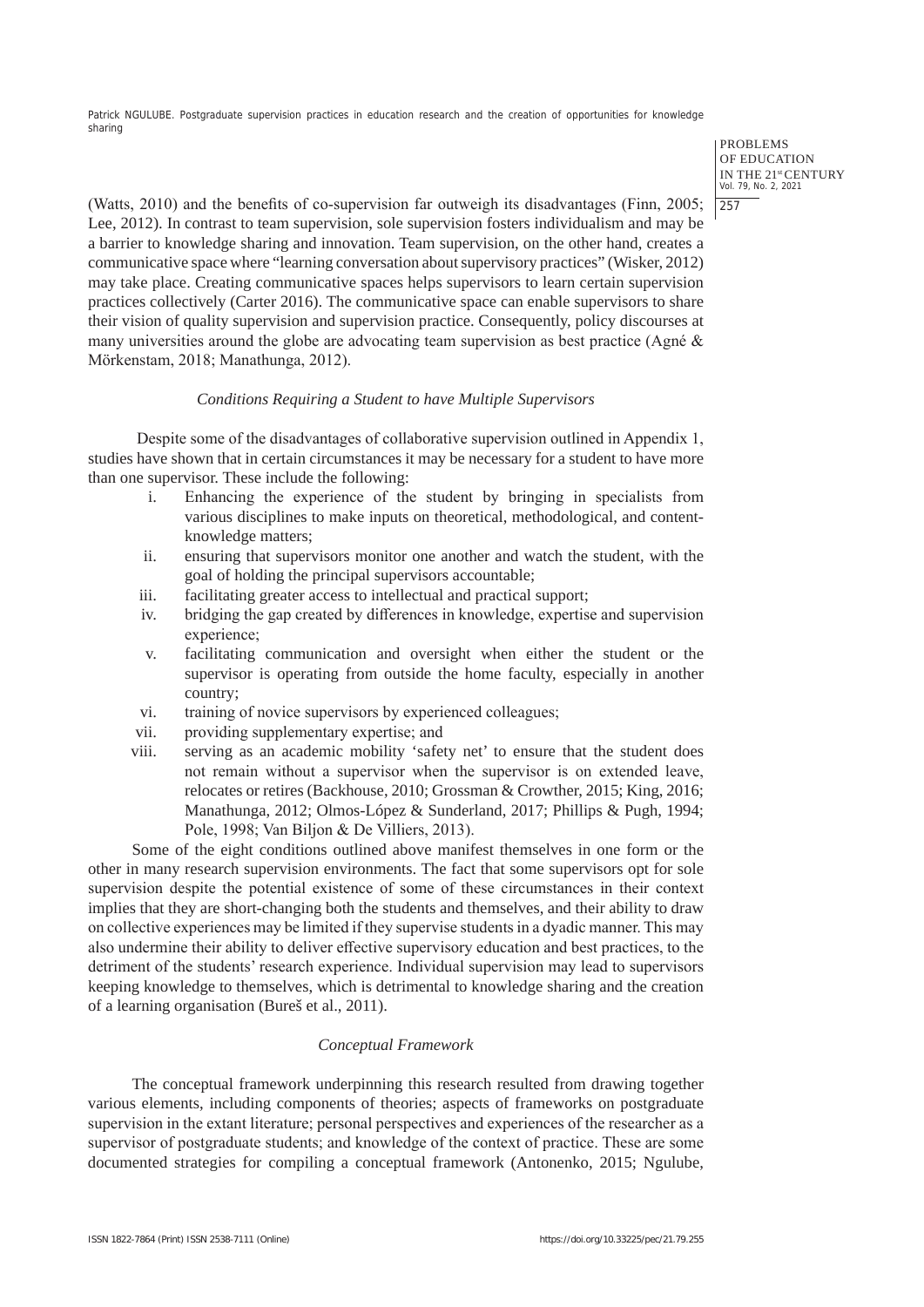PROBLEMS OF EDUCATION IN THE 21st CENTURY Vol. 79, No. 2, 2021 258

2020). Since the communication dimension and knowledge creation and sharing nuances are evident in postgraduate supervision it seemed logical that communicative action theory (Habermas, 1987) and the theory of knowledge creation (Nonaka & Takeuchi, 1995) should be used to gain some insights into the supervision arrangements under discussion. Figure 1 depicts the conceptual framework showing the link between knowledge sharing and supervision models in the context of postgraduate supervision in research education.

Communicative action creates a platform for knowledge sharing based on "mutual recognition, reciprocal perspective taking, a shared willingness to consider one's own conditions through the eyes of the stranger, and to learn from one another" (Habermas, 1998, p. 159). Communicative spaces in the context of supervision may be created through working collaboratively and supervisors sharing knowledge and skills. Supervision conducted collectively in teams has the potential to promote knowledge transfer and open dialogue about supervision practices among the team members. Bencic et al., (2009) underscored the importance of teamwork in knowledge sharing and how managing knowledge may give an organisation a competitive edge. Communicative spaces create platforms for managing knowledge and the creation of learning organisations.

Communicative spaces may be equated to the concept of *ba* in the knowledge creation theory. Knowledge creation theory focuses mainly on *ba* as the platform for knowledge creation, *ba* being the context within which knowledge is shared, created and utilised through either faceto-face or online interaction. This interaction has the potential to create and facilitate the use of new knowledge. Nonaka et al. (2000) likened *ba* to communities of practice where individuals with a common goal share and discuss knowledge, and in so doing improve themselves and their practice.

## **Figure 1**

Conceptual Framework for Postgraduate Supervision and Knowledge Sharing



Knowledge sharing, on which the knowledge economy is partly based, depends heavily on the creation of communicative spaces and *ba*. Communicative spaces and *ba* create an avenue for frank collegial conversations that have the potential to contribute to the members of the team becoming productive and effective supervisors. The two theories referred to above, namely communicative action theory and the theory of knowledge creation, provided insights into the link between creating communicative spaces or *ba* within the broad context of cosupervision and knowledge sharing.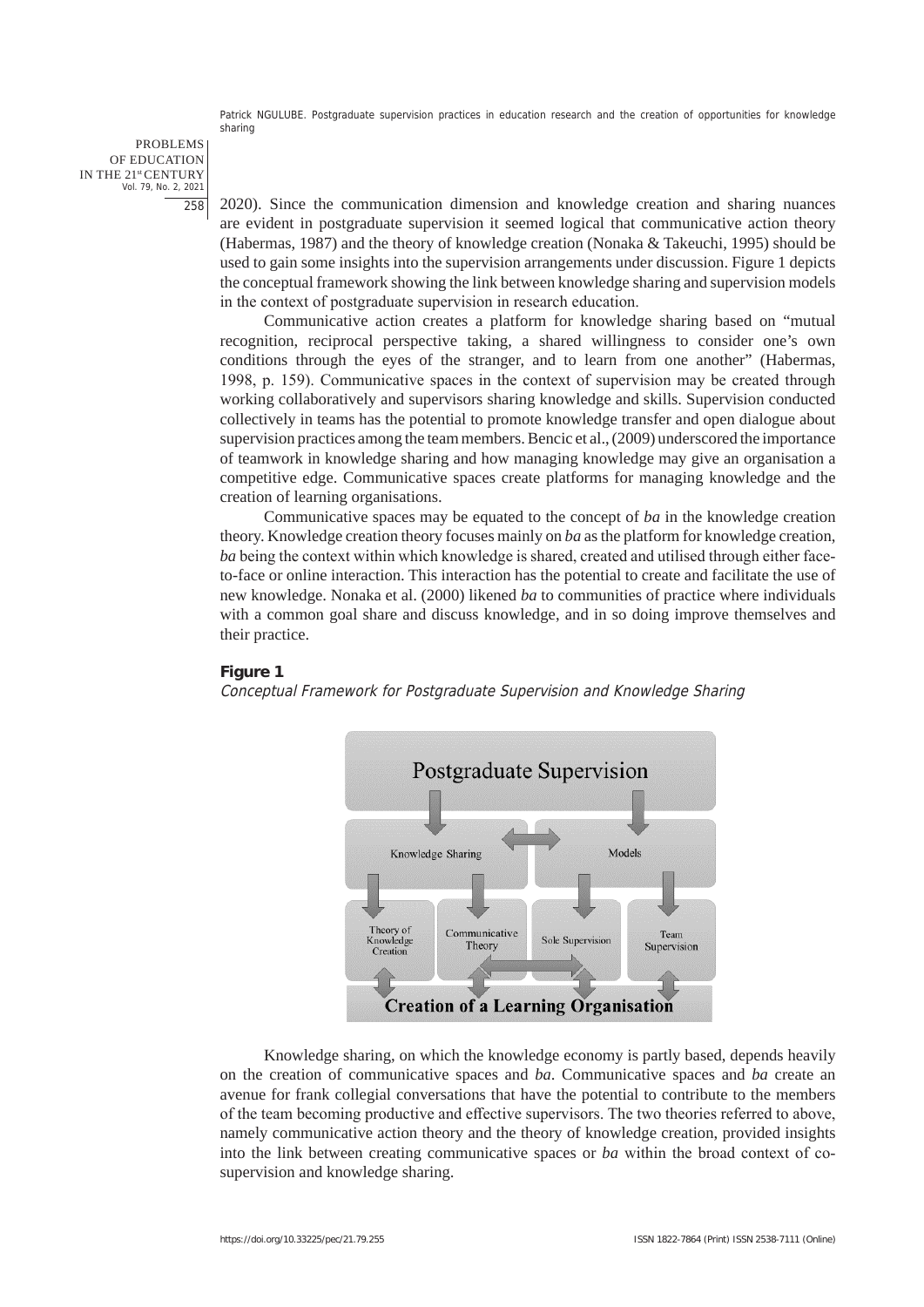PROBLEMS OF EDUCATION IN THE 21st CENTURY Vol. 79, No. 2, 2021 259

#### *Problem Statement*

Knowledge sharing among postgraduate supervisors may produce graduates that could contribute towards sustaining a knowledge economy. The supervision models adopted by postgraduate supervisors could provide opportunities for such knowledge sharing. Supervision models could determine the extent to which communicative spaces for knowledge creation and sharing are created, and how the supervision load may be shared. However, little is known about supervision practices in education research in South Africa and how these practices could create opportunities for knowledge sharing.

Trend studies may establish the extent to which certain supervision models are prevalent in South Africa and their implication for knowledge sharing. However, there has been limited research on supervision practices in higher education research in South Africa. Hence, this study considered supervision models in the context of supervision practices. In South Africa, studies based on a variety of doctoral supervision styles include those of Backhouse (2010), De Lange et al. (2011), Grossman and Crowther (2015), Lessing (2011) and Manyike (2017). Guerin et al. (2015), Manathunga (2012) and Robertson (2017) examined the practice in Australia, with Dysthe et al. (2006) and Agné and Mörkenstam (2018) conducting similar research in Norway and Sweden, respectively, and Fenge (2012) and Lee (2008) undertaking studies in this area in the United Kingdom. While there have been various studies on postgraduate supervision, not much has been written on supervision models and the opportunities they provide for knowledge sharing.

The main contribution of the research reported on in this article, therefore, lies in its highlighting of the neglected issue of studies on trends in research supervision and the "underexplored" (Olmos-López & Sunderland, 2017) notion of co-supervision. The research was mainly motivated by Severinsson (2012) who called for more studies on supervisory styles and research outcomes. The article highlights the important link between knowledge sharing and supervision models using communicative action theory and the theory of knowledge creation as a conceptual framework.

Building on previous research, the five research questions outlined below guided the research:

- What are the trends in dissertation and thesis outputs at the selected college?
- Who are the most productive supervisors and what are their supervisory patterns?
- Which is the predominant supervision model in the research outputs that were retrieved from the selected database?
- What are the patterns of supervision by novice supervisors from the selected research outputs?
- • To what extent do the prevalent supervision models provide opportunities for knowledge sharing?

#### **Research Methodology**

#### *General Background*

The research employed a case study design. The college that was selected as case study (the College of Education, University of South Africa [Unisa]) was established in 2010 and had grown to become the second largest producer of postgraduate research in the university by 2016, as evidenced by the statistics in the graduation handbooks. It offers 11 master's degrees by full dissertation and doctoral degrees by thesis in 30 areas (Unisa, n.d.).

There are two schools in the college: the School of Educational Studies that consists of the Department of Adult Basic Education, the Department of Educational Foundations,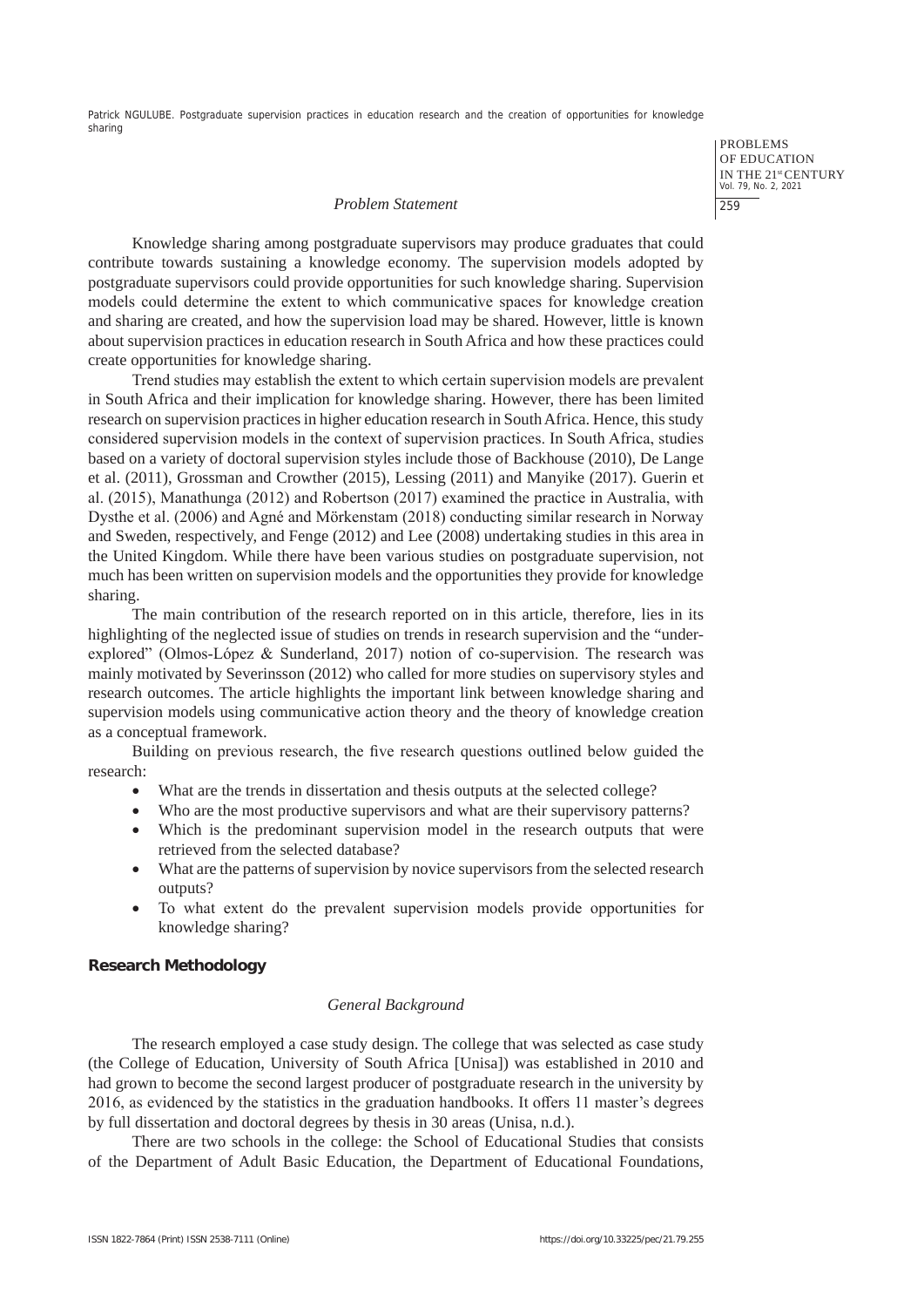PROBLEMS OF EDUCATION IN THE 21st CENTURY Vol. 79, No. 2, 2021 260

the Department of Psychology of Education, the Department of Inclusive Education and the Department of Educational Leadership and Management; and the School of Teacher Education that comprises the Department of Mathematics Education, the Department of Science and Technology Education, the Department of Language Education, Arts and Culture, the Department of Curriculum and Instructional Studies and the Department of Early Childhood Education (Unisa, n.d.).

In addition to vested interest on the part of the researcher, education research was chosen because education has "an ancient lineage" (Lagemann, 1997, p. 5). Furthermore, Wilkinson et al. (2016) confirmed that master's and doctoral studies in South Africa between 2006 and 2016 were concentrated in the same discipline. In this article, master's level research reports were referred to as dissertations, while those at doctoral level were referred to as theses in accordance with the naming convention used by the university under study.

## *Sample Selection*

Theses and dissertations completed between 2010 and 2016 from the ten departments of the College of Education at the selected university were used in this research. The starting point of 2010 was chosen because that is when the college was established. The cut-off date for the analysis, 2016, exceeded the five-year span for determining the changing trends in scholarly communication recommended in the literature (Stansbury, 2002). The two additional years were included to allow for possible delays in uploading research outputs on the institutional repository within a five-year span. Data was extracted from the Directory of Open Access Repositories (University of Nottingham, 2006–2017). Coursework dissertations were not considered for this research because they are of limited scope and do not place the same demands on a supervisor as a full dissertation, which requires more depth and research.

For the triangulation of data sources, the college website and available graduate booklets were scrutinised during data collection. Although Herman (2017) found the NEXUS database of the National Research Foundation (NRF) to be problematic, the records from the institutional repository were also compared with those in the NEXUS database. The records from the institutional repository proved to be more comprehensive than those in NEXUS.

Following Frick (2016), a final total of 602 retrieved dissertations and theses were subjected to content analysis. Content analysis involves the reduction of text or other media into categories based on coding (Weber, 1990). The sampling scheme for this research was multifaceted. The first phase involved (i) the selection of the research outputs for the education discipline; (ii) determining the format; that is, whether the output was a thesis or dissertation; (iii) scoping the dissertation; (iv) indicating the name(s) of the supervisor(s); and (v) indicating the year of completion. The first sampling phase identified 620 outputs, 367 of which were dissertations, while 253 were theses reviewed. From that, a total of 11 dissertations and seven theses were excluded because either the year of completion, the field of study, or the name(s) of the supervisor(s) were not specified. The number for final analysis was 356 dissertations and 246 theses as illustrated in Table 1. This phase determined the sample that was going to be subjected to further analysis in the second phase.

## *Instrument and Procedures*

Codes were developed for the second phase of sampling. Developing codes for measuring patterns of scholarly communication is complex and poses difficulties for many researchers. Two coders were involved in coding the variables of supervision trends. The classification criteria used to determine the indicators of supervision trends were: year of completion of the research output; format (i.e., thesis or dissertation); school to which the research output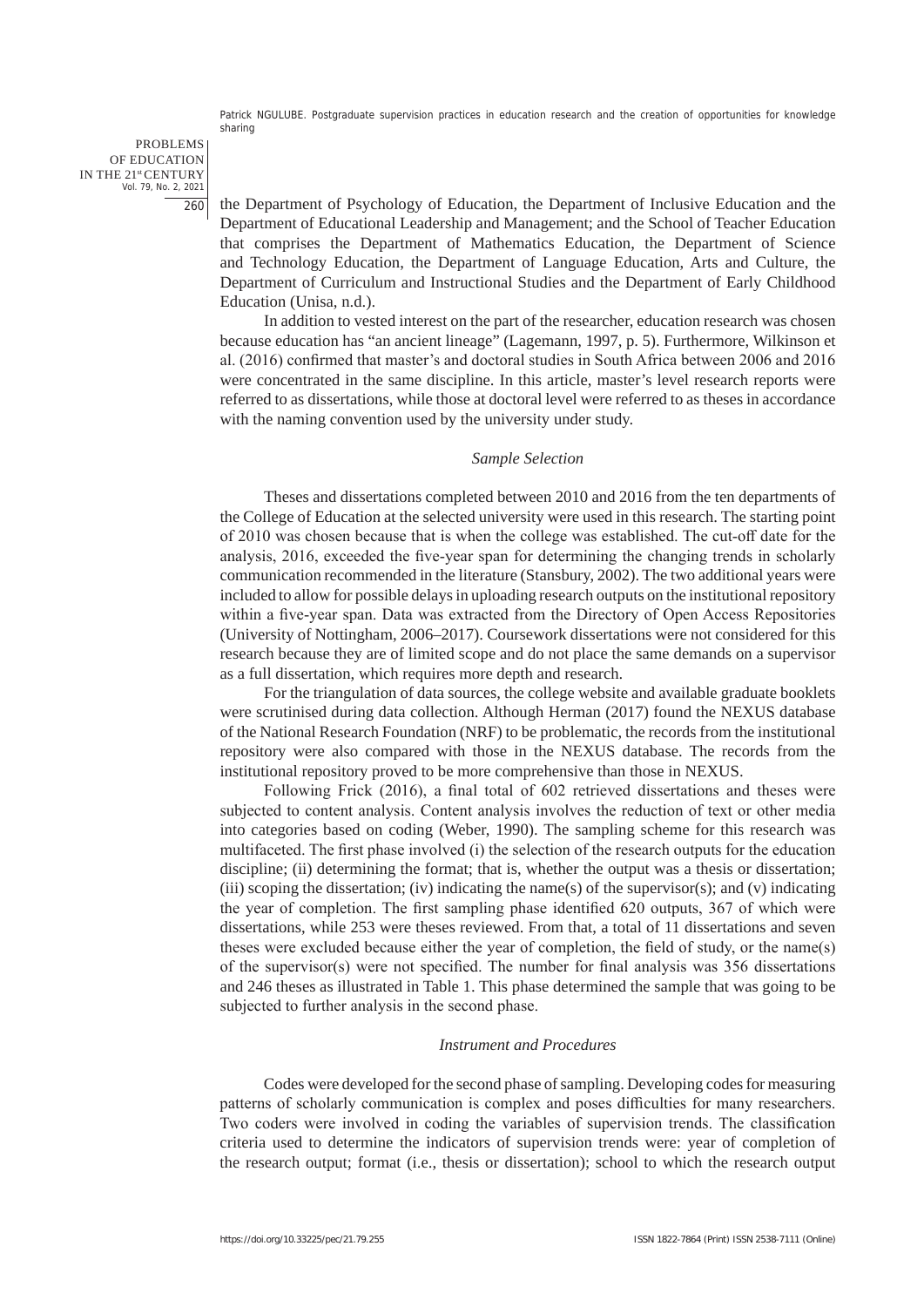PROBLEMS OF EDUCATION IN THE 21st CENTURY Vol. 79, No. 2, 2021 261

was submitted; year of completion; production language; name of supervisor(s); number of supervisors per research output; academic rank(s) of the supervisor(s); and subject of the research output. Cohen's kappa  $(\kappa)$  (Cohen, 1960) was used to determine the level of agreement among the coders. Kappa values of 0.40 to 0.60 are considered fair, 0.60 to 0.75 as good, and over 0.75 as excellent (Bakeman & Gottman, 1997). The intercoder agreement between a postdoctoral fellow who coded 36 dissertations and 25 theses independently and the author was 0.93. The intercoder agreement for the phase of coding was also excellent at 0.97. The high level of intercoder agreement showed that the taxonomies chosen for the codes were reliable.

Descriptive statistical methods comprising frequency and percentage were used to summarise the results. The coded data were analysed using Excel®. The analysis distinguished theses from dissertations; determined the most productive supervisors and the prevalent supervision models; and established the supervision patterns of novice supervisors.

## **Research Results**

#### *Trends in Dissertation and Thesis Output at the College*

As shown in Table 1 more dissertations (59.1%) than theses (40.9%) were produced during the period under review. A total of 6.5% of the dissertations and 2.8% of the theses were in the Afrikaans language, with the bulk of the research outputs being in the English language. None of the research outputs in Afrikaans were co-supervised. The findings set out in Table 1 revealed that 4.5% of the dissertations submitted in English were co-supervised, as were 10.2% of theses. In all, 134 supervisors supervised 356 dissertations, and 99 supervisors supervised 246 theses. Each supervisor supervised approximately three dissertations. The mean production rate for theses was at equilibrium with that of dissertations. The mean may be used cautiously and tentatively to measure performance in the production of research outputs at the college for each supervisor over a rolling period of seven years.

#### **Table 1**

Trends in Research Outputs

|               | English             |               | Afrikaans           |               | Co-supervised       |               | Total               |               |
|---------------|---------------------|---------------|---------------------|---------------|---------------------|---------------|---------------------|---------------|
| Year          | <b>Dissertation</b> | <b>Thesis</b> | <b>Dissertation</b> | <b>Thesis</b> | <b>Dissertation</b> | <b>Thesis</b> | <b>Dissertation</b> | <b>Thesis</b> |
| 2010          | 33                  | 21            | 6                   | 1             | 3(13.6%)            | $\mathbf 0$   | 39                  | 22            |
| 2011          | 33                  | 22            | 2                   |               | $\mathbf{0}$        | 2(8.7%)       | 35                  | 23            |
| 2012          | 57                  | 32            | 6                   | 0             | $3(4.8\%)$          | $7(11.1\%)$   | 63                  | 32            |
| 2013          | 42                  | 42            | 4                   | 3             | 3(6.5%)             | 7(15.6%)      | 46                  | 45            |
| 2014          | 69                  | 39            | 3                   | $\mathbf 0$   | 2(2.8%)             | $4(10.3\%)$   | 72                  | 39            |
| 2015          | 70                  | 48            | 1                   | 1             | $3(4.2\%)$          | $3(6.1\%)$    | 71                  | 49            |
| 2016          | 29                  | 35            | 1                   | 1             | 2(6.7%)             | 2(5.6%)       | 30                  | 36            |
| <b>Totals</b> | 333                 | 239           | 23                  | 7             | 16 (4.5%)           | 25 (10.2%)    | 356                 | 246           |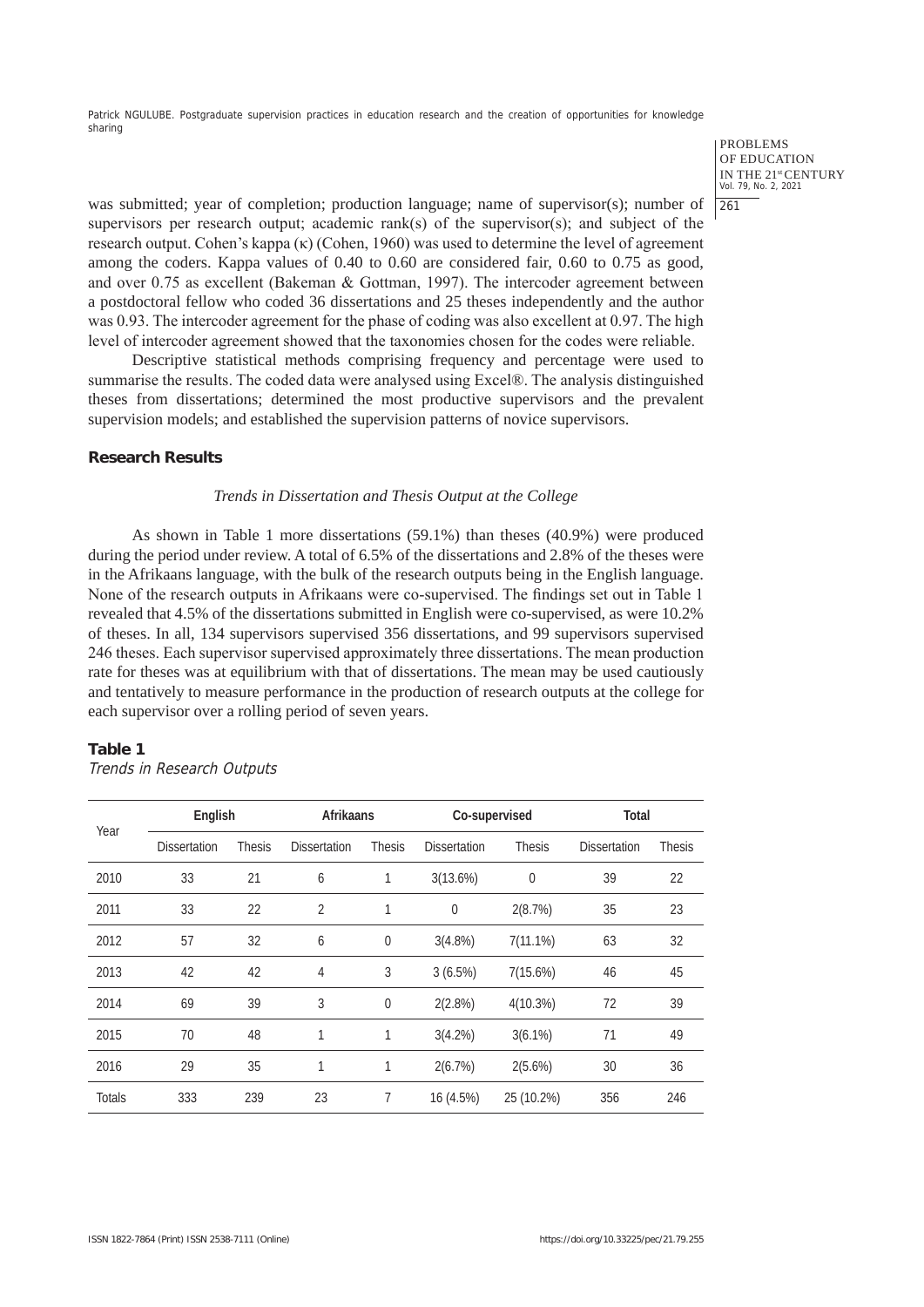PROBLEMS OF EDUCATION IN THE 21st CENTURY Vol. 79, No. 2, 2021 262

#### *Most Productive Supervisors and Their Supervisory Patterns*

The completion rates were difficult to determine from the gathered data. What was clear, however, was that at least a certain number of students had completed their research programmes. A supervisor was regarded as productive if, during the period under review, they had supervised more than three students, which was the mean score of the collected data. The most productive supervisors and the aspects they supervised are reflected in Tables 2 and 3.

The initial intention was to designate the 10 most successful supervisors by means of letters of the alphabet, namely A, B, C, D, E, F, G, H, I and J, but K and L had to be added because supervisors J, K and L had each supervised five students. Consequently, there were 12 most successful supervisors instead of 10 in the end. While these designations were applied in the case of supervisors at doctoral degree level (Table 2), the following notations were assigned to the most successful supervisors at master's degree level: A1, B1, C1, D1, E1, F1, G1, H1, I1, J1, K1 and L1 (Table 3). The year in brackets in the first columns of Tables 2 and 3 indicates when the supervisor had attained the rank of professor, irrespective of whether it was an associate or full professorship. A range of dates, for example in the case of supervisors C, E, B1[K], and so on, designate the period during which the supervisors were not yet professors, but were supervising at doctoral and master's levels. This category of supervisors produced most of the doctoral degrees (refer Table 4).

#### **Table 2**

Most Productive Supervisors at Doctoral Level

|                     |                               |                                                                                                           | Number of                             | H-index     |        |
|---------------------|-------------------------------|-----------------------------------------------------------------------------------------------------------|---------------------------------------|-------------|--------|
| Supervisor          | School                        | Aspect supervised                                                                                         | students                              | Scopus      | Google |
| A (2010)            | Educational<br><b>Studies</b> | Psychology of Education (5), Education<br>Management (2), Inclusive Education<br>(1), Socio-education (1) | 9                                     | $3(1^{**})$ | 11     |
| B (2010)            | Educational<br><b>Studies</b> | Comparative Education (1), Socio-<br>education (3), Education Management<br>(4)                           | 8                                     | $-(2^{**})$ | 17     |
| $C(2011 -$<br>2012) | Educational<br><b>Studies</b> | Education Management (8)                                                                                  | 8                                     | $4(2^{**})$ | 18     |
| D(2011)             | Educational<br><b>Studies</b> | Education Management (7)                                                                                  | $7(1^*)$ with a<br>professor          |             |        |
| E (2010-<br>2013)   | <b>Teacher Education</b>      | Didactics (1), Curriculum Studies (5),<br>Education Management (1)                                        | $7(1^*)$ with a<br>professor          | $2(0^{**})$ | 7      |
| F(2011)             | <b>Teacher Education</b>      | Didactics (1), Curriculum Studies (5),<br>Education Management (1)                                        | $\overline{7}$                        | $1(1^{**})$ | 7      |
| G (2010)            | <b>Teacher Education</b>      | Educational Leadership (7)                                                                                | $7(2^*)$ with<br>doctorate<br>holders |             | 4      |
| H (2010)            | Educational<br><b>Studies</b> | Guidance and Counselling (4),<br>Psychology of Education (3)                                              | $\overline{7}$                        | $-(1^{**})$ | 3      |
| $1(2010 -$<br>2011) | Educational<br><b>Studies</b> | Education Management (6)                                                                                  | 6                                     | $6(1**)$    | 6      |
| J(2010)             | <b>Teacher Education</b>      | Didactics (1), Curriculum Studies (1),<br>Education Management (1), Natural<br>Science (2)                | $5(1^*)$ with a<br>professor          | $6(3^{**})$ | 9      |
| K (2010-<br>2012)   | Educational<br><b>Studies</b> | Socio-education (1), Philosophy of<br>Education (1), Education Management<br>(3)                          | $5(1^*)$ with a<br>professor          | $2(0^{**})$ | 6      |
| L (2010)            | Educational<br><b>Studies</b> | Education Management (4),<br>Comparative Education (1)                                                    | 5                                     | $3(0^{**})$ | 9      |

*Notes.* \*Numbers in brackets indicate the instances of co-supervision and total number students involved \*\*\* Web of Science H-index in round brackets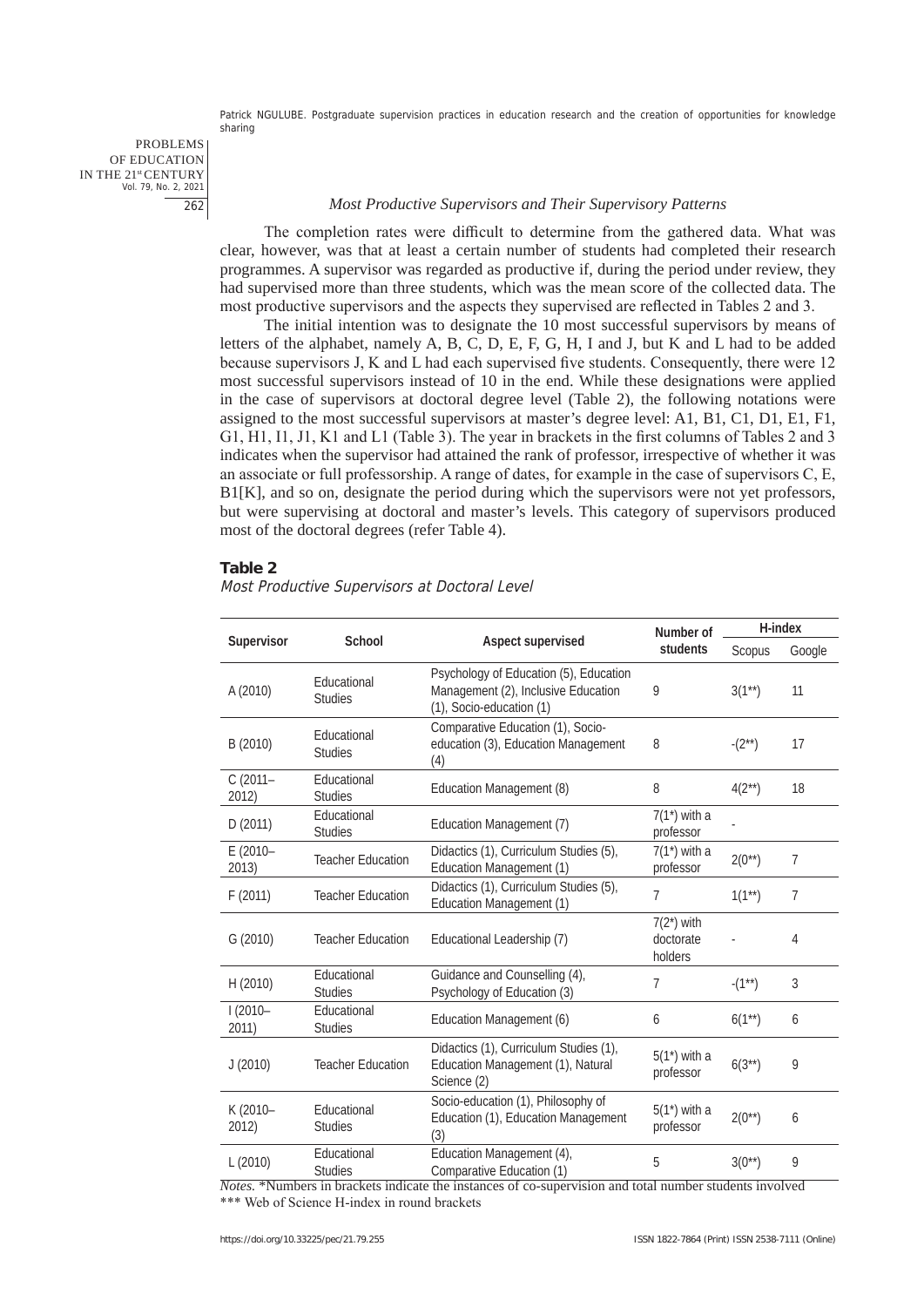PROBLEMS OF EDUCATION IN THE 21<sup>st</sup> CENTURY<br>Vol. 79, No. 2, 2021 263

Eight of the supervisors in Table 2 had guided more students than the mean graduation rate of 6.75 graduates. Five of the 12 successful supervisors co-supervised their students. Only supervisor  $J_1[G]$  co-supervised with the holder of either a doctorate or a master's degree, as indicated by the numbers in the round brackets in the fourth column of Tables 2 and 3. The most productive supervisors at doctoral level have a relatively high *h-index* with double-digit figure (refer Table 2).

# **Table 3**

|                             |                               |                                                                                                               | Number of                                                            | H-index     |                  |
|-----------------------------|-------------------------------|---------------------------------------------------------------------------------------------------------------|----------------------------------------------------------------------|-------------|------------------|
| Supervisor                  | School                        | Aspect supervised                                                                                             | students                                                             | Scopus      | Google           |
| $A_1$ [H] (2010)            | Educational<br><b>Studies</b> | Guidance and Counselling (10)                                                                                 | 10                                                                   | $-(1^{**})$ | 3                |
| $B_1[K]$<br>$(2010 - 2012)$ | Educational<br><b>Studies</b> | Education Management (9)                                                                                      | 9                                                                    | $2(0^{**})$ | 6                |
| $C1$ (2012)                 | Teacher<br>Education          | Didactics (1), Education<br>Management (5), Curriculum Studies<br>(3)                                         | 9                                                                    | $3(2^{**})$ | $\overline{7}$   |
| $D_1$ (2010–2014)           | Teacher<br>Education          | Adult Education (6), Curriculum<br>Studies (1)                                                                | 7                                                                    |             | 1                |
| $E_1(2013 - 2014)$          | Teacher<br>Education          | Natural Science (7)                                                                                           | $\overline{7}$                                                       | $1(0^{**})$ | 1                |
| $F1$ (2010-2012)            | Educational<br><b>Studies</b> | Education Management (7)                                                                                      | $\overline{7}$                                                       |             | $\boldsymbol{0}$ |
| $G1$ (2012-<br>2012)        | Teacher<br>Education          | Inclusive Education (1), Natural<br>Science (3), Socio-education (1),<br>Inclusive Education (1)              | 6                                                                    |             | 1                |
| $H1$ (2012)                 | Teacher<br>Education          | Inclusive Education (6)                                                                                       | 6                                                                    | $2(0^{**})$ | 8                |
| $I1$ (2010-2011)            | Teacher<br>Education          | Inclusive Education (3), Education<br>Management (2), Curriculum Studies<br>(1)                               | 6                                                                    | 1           | 6                |
| $J1[G]$ (2010)              | Teacher<br>Education          | Education Management (3), Adult<br>Education (2), Inclusive Education<br>(1)                                  | 6(1#)<br>supervised<br>with the<br>holder of<br>a master's<br>degree |             | 4                |
| $K_1[C]$<br>$(2011 - 2012)$ | Educational<br><b>Studies</b> | Education Management (6)                                                                                      | 6                                                                    | $4(2^{**})$ | 18               |
| $L_1[A]$ (2010)             | Educational<br><b>Studies</b> | Education Management (2),<br>Psychology of Education (1), Socio-<br>education (1), Inclusive Education<br>(1) | 5                                                                    | $3(1**)$    | 11               |

Most Successful Supervisors at Master's Level

*Notes*. #Number in brackets indicates the total number of students co-supervised

\*\*\* Web of Science H-index in round brackets

## *Predominant Graduate Supervision Practices*

Sole supervision practices were prevalent among the majority of the most successful supervisors. Sole supervision was also predominant all round, with a score of 89.8% for theses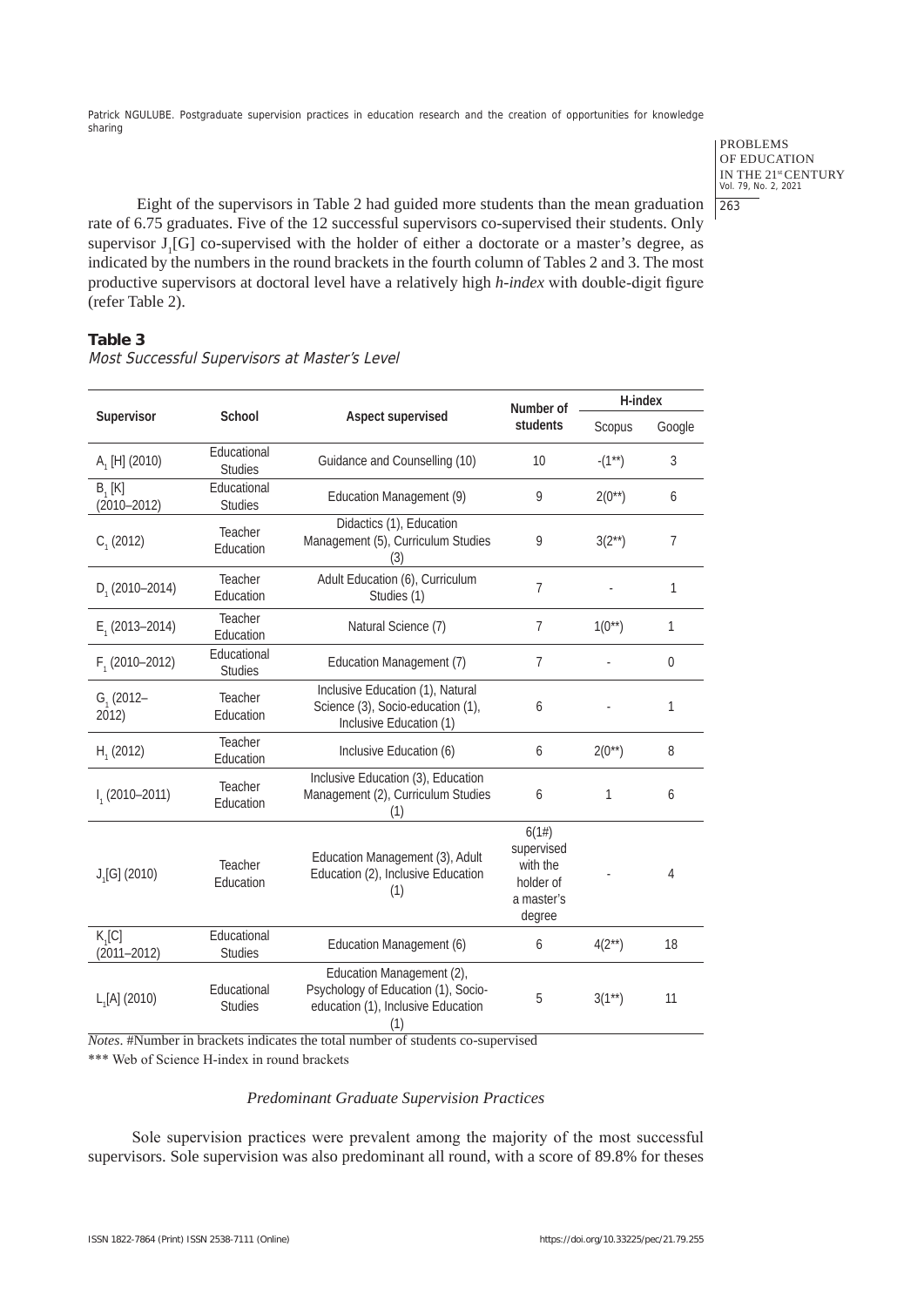PROBLEMS OF EDUCATION IN THE 21st CENTURY Vol. 79, No. 2, 2021 264

and 95.5% for dissertations as illustrated in table 3 and 2 respectively. Such a supervision environment is likely to reduce the creation of formal communicative spaces between supervisors and may have created a barrier to knowledge sharing.

#### *Patterns of Supervision by Novice Supervisors*

Supervisors who had master's degrees or PhDs but had not attained the rank of professor were considered novice supervisors. Novice supervisors were new supervisors who have not yet mastered the art of supervision. Patterns of supervision by holders of master's and doctoral degrees in the College are outlined in Table 4. A total of 80% of master's holders supervised master's students on their own. The situation was similar at PhD level as 83.3% of doctoral candidates were produced by PhD holders without the benefit of co-supervision. Cumulatively, that accounted for 14.6% of doctorates that were supervised by novices. In 2015, two PhD holders co-supervised a doctorate.

## **Table 4**

Patterns of Supervision by Holders of Master's and Doctoral Degrees with Limited Experience

| Year                                                         | Doctorates produced by<br>doctoral degree holders<br>$(N=246)$                                          | Master's degrees produced<br>by doctoral degree holders<br>$(N=356)$                       | Master's degrees<br>produced by master's<br>degree holders (N=356) |
|--------------------------------------------------------------|---------------------------------------------------------------------------------------------------------|--------------------------------------------------------------------------------------------|--------------------------------------------------------------------|
| 2010                                                         | 3                                                                                                       | 10 (1 co-supervised with a<br>professor)                                                   |                                                                    |
| 2011                                                         | 4(1) co-supervised with a<br>professor                                                                  | 13 (1 co-supervised by doctoral<br>degree holders)                                         | 1                                                                  |
| 2012                                                         | 7(2) co-supervised with a<br>professor                                                                  | 17 (2 co-supervised with a<br>professor)                                                   | $\overline{4}$                                                     |
| 2013                                                         | 9(2) co-supervised with a<br>professor                                                                  | 26                                                                                         | 3(1) co-supervised with a<br>professor                             |
| 2014                                                         | 6                                                                                                       | 14                                                                                         | 4(1) co-supervised with a<br>doctoral degree holder                |
| 2015                                                         | 6(1) co-supervised with a<br>professor (2 co-supervised<br>with doctoral degree holders<br>exclusively) | 21 (1 co-supervised with a<br>professor) (1 co-supervised with<br>doctoral degree holders) | 1(1) co-supervised with 2<br>doctoral degree holders)              |
| 2016                                                         | 1                                                                                                       | 12 (1 co-supervised with a<br>professor)                                                   | $\overline{2}$                                                     |
| Total                                                        | 36(6)                                                                                                   | 113(6)                                                                                     | 15(3)                                                              |
| % of research<br>outputs produced<br>with co-<br>supervision | 16.7%                                                                                                   | 5.3%                                                                                       | 20%                                                                |

*Notes.* Numbers in round brackets indicate the number of research outputs that were co-supervised

## **Discussion**

There were more master's dissertations than theses, partly due to the fact that master's programmes feed into doctoral programmes. Although, there are 11 official languages in South Africa, many research outputs were either in English or Afrikaans. The submission of theses and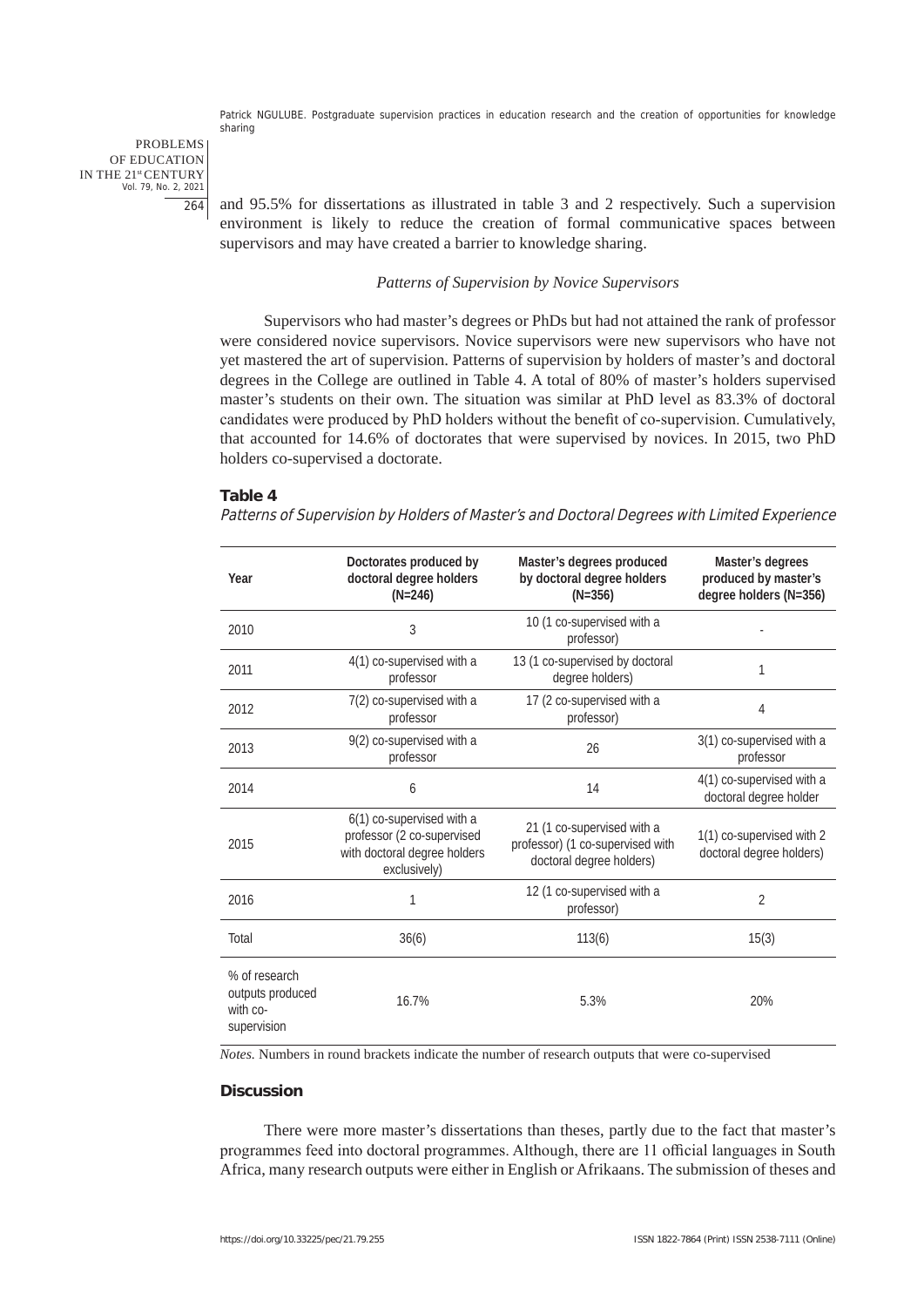> PROBLEMS OF EDUCATION IN THE 21st CENTURY Vol. 79, No. 2, 2021 265

dissertations in languages other than these two in South Africa is a trend worth watching. The implication is that transformation in relation to the use of the language of knowledge production has not taken root in the college despite the fact that, nowadays, there is a move towards the promotion of the other official languages in the production of knowledge at this level as a result of, among other things, the move to decolonise the curriculum. For instance, the University of Fort Hare (Feni, 2018) conferred one of the first doctoral degrees on a candidate who submitted her dissertation written in isiXhosa, one of the 11 official languages of South Africa.

One would have expected the high performers in research supervision to be prolific authors as a mark of the research prowess evidenced in all the major indices, including Google Scholar, Scopus, and the Web of Science. Each successful supervisor's research outputs were quantified (i.e., research impact in relation to publications). High citation metrics may suggest that the academic has had a significant impact on the relevant field, but Harzing (2007) cautioned that that may not always be the case for a variety of reasons, including the avenues that the authors used to disseminate their research outputs. The Google Scholar H-index seems to suggest that the successful supervisors were making a fairly significant impact on their field. However, as a result of the methodological limitations of the research, the international impact made by the supervisors was undetermined. The University of Cape Town, one of the highest-ranking universities in South Africa, requires that a supervisor have a PhD and be an expert in their field with an international publication record (De Gruchy & Holness, 2007). An examination of the relationship between being a successful supervisor and having a significant impact on the field may be instructive.

There were 12 productive supervisors, but fewer than half of them co-supervised. Successful supervisors have the potential to share knowledge with their peers and mentor novices if a communicative space such as the one provided by collaborative supervision is created. It is evident that supervision at the college remains rooted in the traditional apprentice– master model. This differed from the situation in the United Kingdom, where Olmos-López and Sunderland (2017) found co-supervision to be a common practice. Backhouse (2010) found that styles for supervision training of doctoral degree candidates in South Africa were not uniform, although the individualist structure was prevalent. She concluded that the tendency towards cosupervision or a lack of it could not be attributed to any one discipline but is largely dependent on the way that research higher degrees are funded, the number of students to be supervised and the workloads of supervisors (Backhouse, 2010 21). Some studies concluded that team supervision was more prevalent in the natural sciences where researchers are generally linked to larger research projects than in social sciences (Chiang, 2003; Fenge, 2012; Grossman & Crowther, 2015). However, owing to its scope and limitations, this research was unable to provide any information relating to differences between supervision in the social and natural sciences.

It is argued that the recognition and reward systems prevailing in South Africa do not seem to support team supervision. Many postgraduate supervisors at South African universities receive research incentives for each postgraduate student delivered, as provided for by the South African Research Funding Framework of 2003 (Mouton et al., 2015). The number of points awarded for promotion based on supervision is divided by the number of supervisors who were involved in supervising a student to completion. For instance, if three supervisors were involved in producing a postgraduate output, each would be awarded a third of the overall score. Someone aspiring to become an associate or full professor would therefore rather supervise a student alone than risk their scores being affected. The reasons why noteworthy co-supervision is not practised at the college may be a variable of the research-output incentive system. However, based on the methodology that was used, that assumption could not be made conclusively. Further research may assist in this regard. Furthermore, funding dynamics are known to have had profound effects on supervision pedagogy in New Zealand (McCallin &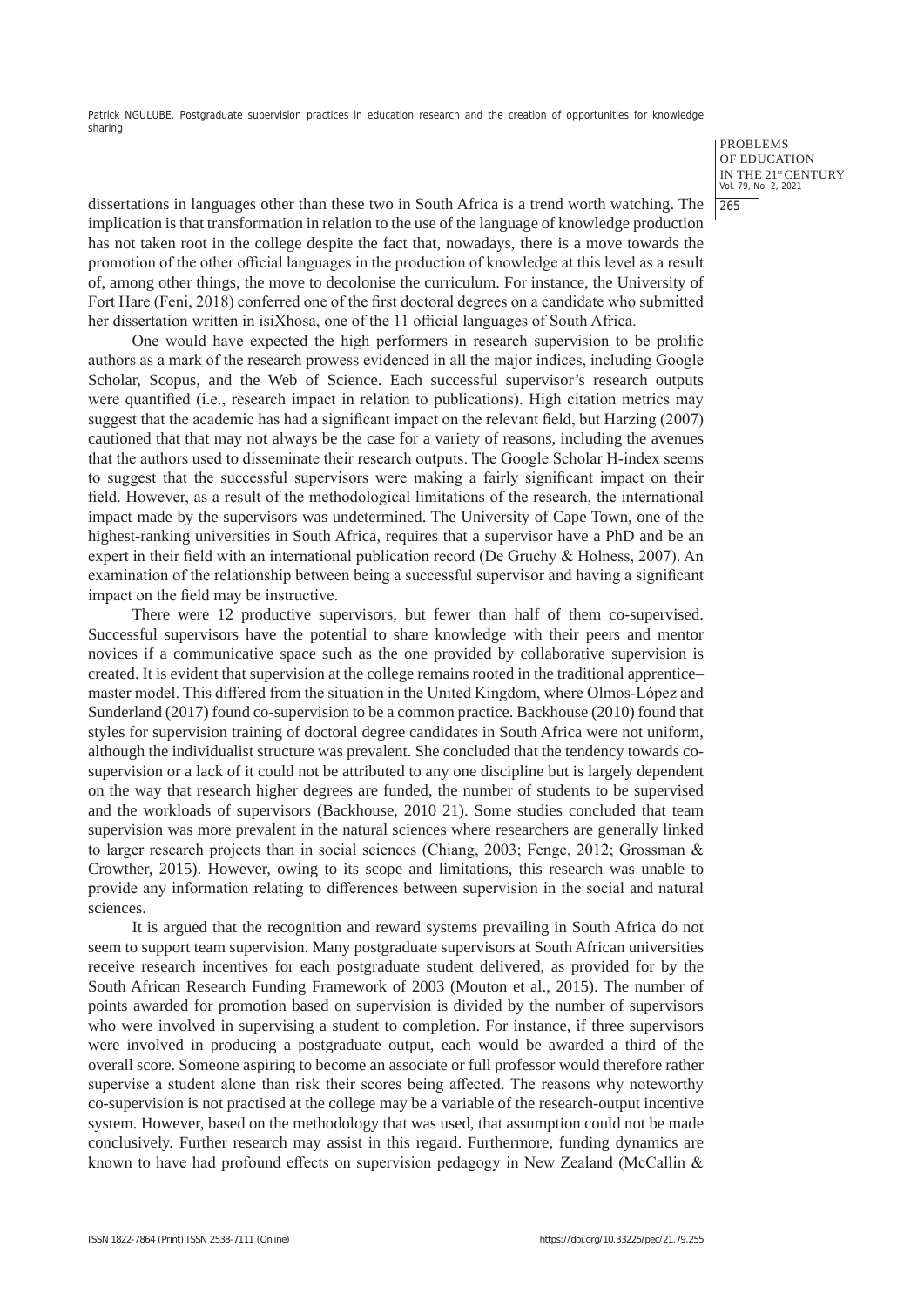PROBLEMS OF EDUCATION IN THE 21st CENTURY Vol. 79, No. 2, 2021 266

Nayar, 2012). It may also be a barrier to knowledge sharing (Fullwood et al., 2018). Hence, the existing incentive system is more likely to create an academic culture of individualism.

Individualism promotes the sole supervision model. The dyadic supervision model creates a limited environment for fostering teamwork, collaboration, and networking. It does not create a platform for sharing knowledge, as each supervisor is preoccupied with their "secret garden" (Grossman & Crowther, 2015). By contrast, the team supervision environment creates a communicative space, or *ba*, that facilitates knowledge construction and sharing through association and interaction. Although the creation of communicative spaces, or *ba*, cannot guarantee the creation of a knowledge-sharing culture, there is evidence that such opportunities lead to a flow of knowledge and experiences, and encourage knowledge sharing among academics (Fullwood et al., 2018).

The environment created by team supervision empowers supervisors to work collaboratively in developing networks through which knowledge is shared. Knowledge sharing leads to the personal development of the individual, a phenomenon that is central to learning within societies and the learning organisation. Knowledge sharing at the college that was investigated may facilitate innovation in supervision practices and make supervisors effective. Effective supervisors enable their students to produce high-quality research, complete their studies on time, and disseminate results widely. They also prepare their students for careers in research (Phillips & Pugh, 1994). If supervisors are to improve, their knowledge needs to deepen. Knowledge sharing has the potential to provide such an opportunity. Knowledge sharing can be a powerful tool for academic development among novice supervisors.

The sole supervision model followed predominantly at the college also has implications for novice supervisors. Supervision presents very real challenges for novice supervisors in particular (Carter, 2016). Experienced supervisors should support novice supervisors so that they could eventually become effective supervisors. Co-supervision assists beginning supervisors in becoming familiar with the pedagogy of graduate supervision. Moreover, collaborative supervision enables novices to learn from other colleagues. Newcomers should not be left to reinvent the wheel. "Rather they need a practicum, with supervisors who can demonstrate, advise, observe performance, detect errors of application, and point out correct responses." (Leonard, 2001, p. 42).

Grossman and Crowther (2015) recommended that novice supervisors should co-supervise at least three theses with three different mentors with good track records before supervising on their own. Manyike (2017) also underscored the need for experienced supervisors to share their knowledge with novice academics. This knowledge-transfer mechanism may be beneficial to many universities in South Africa where supervision capacity is reported to be inadequate as postgraduate candidature is rising steeply (Grossman & Crowther, 2015). Supervisors with a master's degree who co-supervised with a doctoral degree holder or a professor had someone to support them as they learnt the art of supervision. The same applied to the doctoral degree holders who supervised with professors. It is doubtful whether it is beneficial for two doctoral degree holders to supervise on their own without a senior colleague, as happened in 2015. While the situation of having two doctoral holders supervising on their own has the potential for creating a space for knowledge sharing, it may be useful for novices to learn from experienced supervisors. Supervising with a senior colleague provides the novice supervisor with an opportunity for capacity development, which partly explains why collaborative supervision is also regarded as an important part of staff development (Olmos-López & Sunderland, 2017). Novice supervisors would then be able to compare what worked for them as postgraduate students with the knowledge and skills they would be gaining from the giants in their fields.

It is mandatory in some countries to receive additional training in research supervision before one may supervise postgraduate students, even if one holds a doctorate (Taylor & Beasley, 2005; Wisker, 2012). In South Africa, there seems to be no formal policy governing the support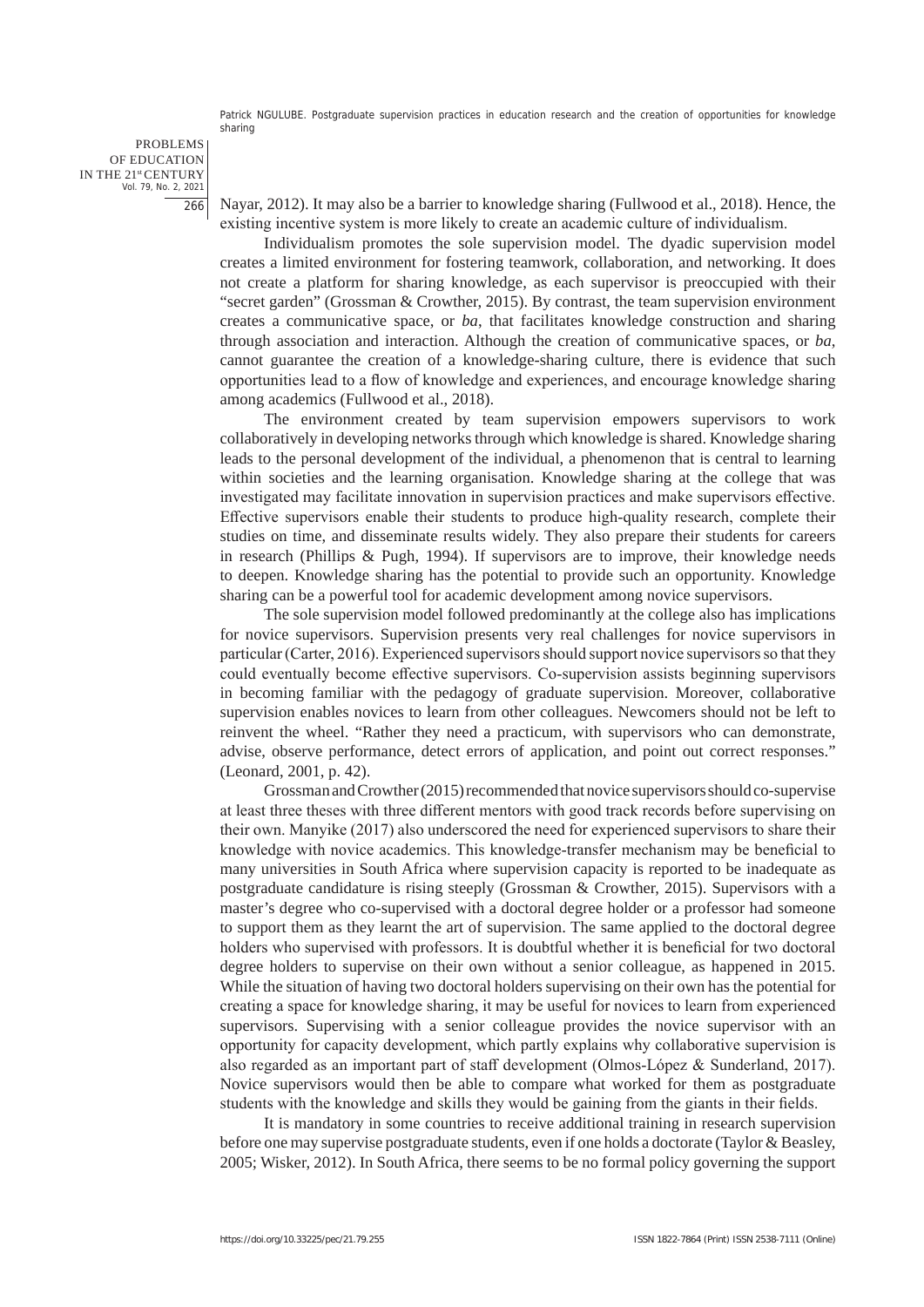> PROBLEMS OF EDUCATION IN THE 21st CENTURY Vol. 79, No. 2, 2021

# $1267$

that new supervisors should receive through mentoring and/or co-supervision. Lessing (2011) confirmed that 84% of the lecturers at Unisa's College of Education had acquired supervision knowledge through workshops; informal and formal mentoring; and discussion with colleagues. The Higher Education Qualifications Framework seems to reinforce the perceived lack of a need for mentoring arrangements, especially for doctorates, stating that: "A graduate must be able to supervise and evaluate the research of others in the area of specialisation concerned." (Department of Education, 2007). However, studies have shown that simply having a doctoral degree is insufficient to enable one to be an effective supervisor (Grossman & Crowther, 2015; Taylor & Beasley, 2005). Where formal training is not provided, as is the case at Unisa, it is apparent that beginning supervisors are thrown in at the deep end and teach themselves the rules of the pedagogy of graduate supervision.

Unisa requires those supervising doctoral studies to have a doctorate: "Supervisors of doctoral candidates must themselves hold a Doctorate and have a research record that is deemed acceptable by the College for the appointment." (University of South Africa, 2017, p. 8). The interpretation of what constitutes a research record has been left fluid. That leaves each college to use its discretion. The master's and doctoral procedures of Unisa do not say anything about novice supervisors supervising in collaboration with an experienced colleague, as stipulated in other codes of practice such as that of the University of Edinburgh (University of Edinburgh, 2017).

## **Conclusions and Implications**

The traditional master–apprenticeship epistemology characterised by solo supervision was shown to be more prevalent than co-supervision at the college. Although there is no singular correct model of supervision, the traditional model of one supervisor working on their own with one student does not create a communicative space where supervisors are able to collaborate and share knowledge. Although co-supervision is not without its problems, future doctoral programmes should consider team supervision. Team supervision has the potential to create a collaborative culture in supervision practice and develop pedagogical innovations to the current practice, which could promote the development of professional learning communities in a learning organisation.

The findings presented in this study may have implications for knowledge sharing and the development of a knowledge economy. The potential of knowledge sharing should be considered when deciding on a preferred supervision model, either in policy or in practice. Alternative supervision models have the potential to draw on the collective experience of a supervision team and best practices. That may lead to the increased effectiveness of supervision in higher education and, by implication, an improvement in the quality of graduate students produced. The research reported on this article was based on an investigation of postgraduate supervision at a higher education institution in South Africa. Hence, it may add to the existing understanding of supervision models and the potential opportunities they provide for sharing knowledge and creating a learning organisation.

Lastly, the methodological limitation of this study must be acknowledged. The study was based on a single case, and only one methodology was used. Consequently, the significance of the results cannot be supported. The context and method, furthermore, limit the generalisation of the findings. This article, therefore, provides only a preliminary examination of the phenomenon, and there is room for further studies using other methodologies like mixed methods research. For instance, no conclusion could be made about the extent to which informal supervision arrangements were employed at the college. Informal supervision arrangements, when effectively used, may bridge any shortcomings in the expertise of the supervisor and lessen the supervisory burden.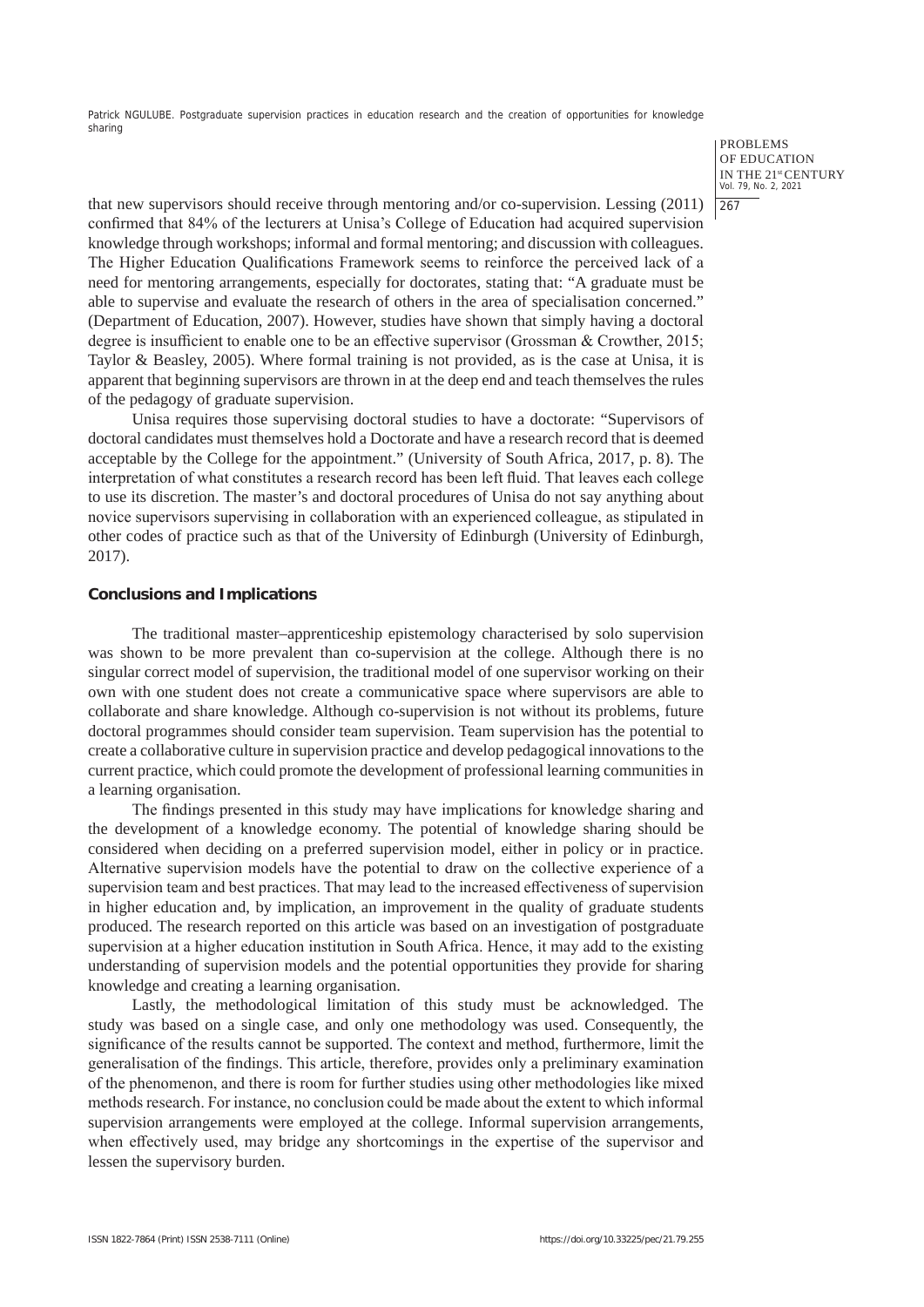PROBLEMS OF EDUCATION IN THE 21st CENTURY Vol. 79, No. 2, 2021 268

However, the case study presented in this article provided insights that may apply to postgraduate supervision in a context that follows the European or United Kingdom doctoral model. The work should be extended to multiple colleges at the university and other higher education institutions to provide a comprehensive picture of supervisory pedagogies in the country and across countries and regions. The results of this research support the salience of communicative action theory and the theory of knowledge creation in explaining knowledge sharing in the context of research supervision. Team supervision can create communicative spaces and *ba* for knowledge sharing and developing a learning organisation.

## **References**

- Academy of Science in South Africa (ASSAf). (2010). *The PhD study: An evidence-based study on how to meet the demands for high-level skills in an emerging economy*. ASSAf.
- Agné, H., & Mörkenstam, U. (2018). Should first-year doctoral students be supervised collectively or individually? Effects on thesis completion and time to completion. *Higher Education Research & Development*, *37*(4), 669–682. https://doi.org/10.1080/07294360.2018.1453785
- Antonenko, P. D. (2015). The instrumental value of conceptual frameworks in educational technology research. *Educational Technology Research Development, 63*(1), 53–71.
- Backhouse, J. (2010). Patterns of practice in South African doctoral education: An empirical study. *Acta Academica Supplementum, 1*, 1–22. https://journals.ufs.ac.za/index.php/aa/article/view/1275
- Bakeman, R., & Gottman, J. M (1997). *Observing interaction An introduction to sequential analysis.*  Cambridge University Press.
- Bencsik, A., Noszkay, E., & Marosi, I. (2009). Teamwork in education. *Problems of Education in the 21st Century*, *10*, 9-24. http://www.scientiasocialis.lt/pec/node/185
- Bitzer, E. (2010). Postgraduate research supervision: More at stake than research training. *Acta Academica Supplementum, 1*, 23–56.
- Bureš, V., Griffin, D., Hackett, D., Kročitý, P., & Kubička, E. (2011). Rethinking of knowledge management introduction at teaching universities: The framework development. *Problems of Education in the 21st Century*, *32*, 33-46. http://www.scientiasocialis.lt/pec/files/pdf/vol32/33- 46.Bures\_Vol.32.pdf
- Buttery, E. A., Richter, E. M., & Filho, W. L. (2005). An overview of the elements that influence efficiency in postgraduate supervisory practice arrangements. *International Journal of Educational Management, 19*(1), 7–26.
- Carter, J. W., Enyedy, K. C., Goodyear, R. K., Arcinue, F., & Puri, N. N. (2009). Concept mapping of the events supervisees find helpful in group supervision. *Training and Education in Professional Psychology, 3*(1), 1–9.
- Carter, S. (2016). Supervision learning as conceptual threshold crossing: When supervision gets 'medieval'*. Higher Education Research & Development*, *35*(6), 1139–1152. https://doi.org/10.1080/07294360.2016.1160875
- Chiang, K-H. (2003). Learning experiences of doctoral students in UK universities. *The International Journal of Sociology and Social Policy, 23*(1/2), 4–32.
- Cohen, J. (1960). A coefficient of agreement for nominal scales. *Educational and Psychological Measurement, 20*, 37-46.
- De Gruchy, J. W., & Holness, L. (2007). *The emerging researcher: Nurturing passion, developing skills, producing output*. University of Cape Town Press.
- De Lange, N., Pillay, G., & Chikoko, V. (2011). Doctoral learning: A case for a cohort model of supervision and support. *South African Journal of Education, 31*(1), 15–30.
- Department of Education (DoE). (2007). *The higher education qualifications framework (HEQF). Government Gazette* (No. 303530, Vol. 508). Government Printing Works.
- Dietz, A. J., Jansen, J. D., & Wadee, A. A. (2006). *Effective PhD supervision and mentorship: A workbook based on experiences from South Africa and the Netherlands.* Unisa Press & Rozenberg Publishers.
- Dysthe, O., Samara, A., & Westrheim, K. (2006). Multivoiced supervision of master's students: A case study of alternative supervision practices in higher education. *Studies in Higher Education*, *31*(3), 299–318.
- Fenge, L. (2012). Enhancing the doctoral journey: The role of group supervision in supporting collaborative learning and creativity. *Studies in Higher Education, 37*(4), 401–414.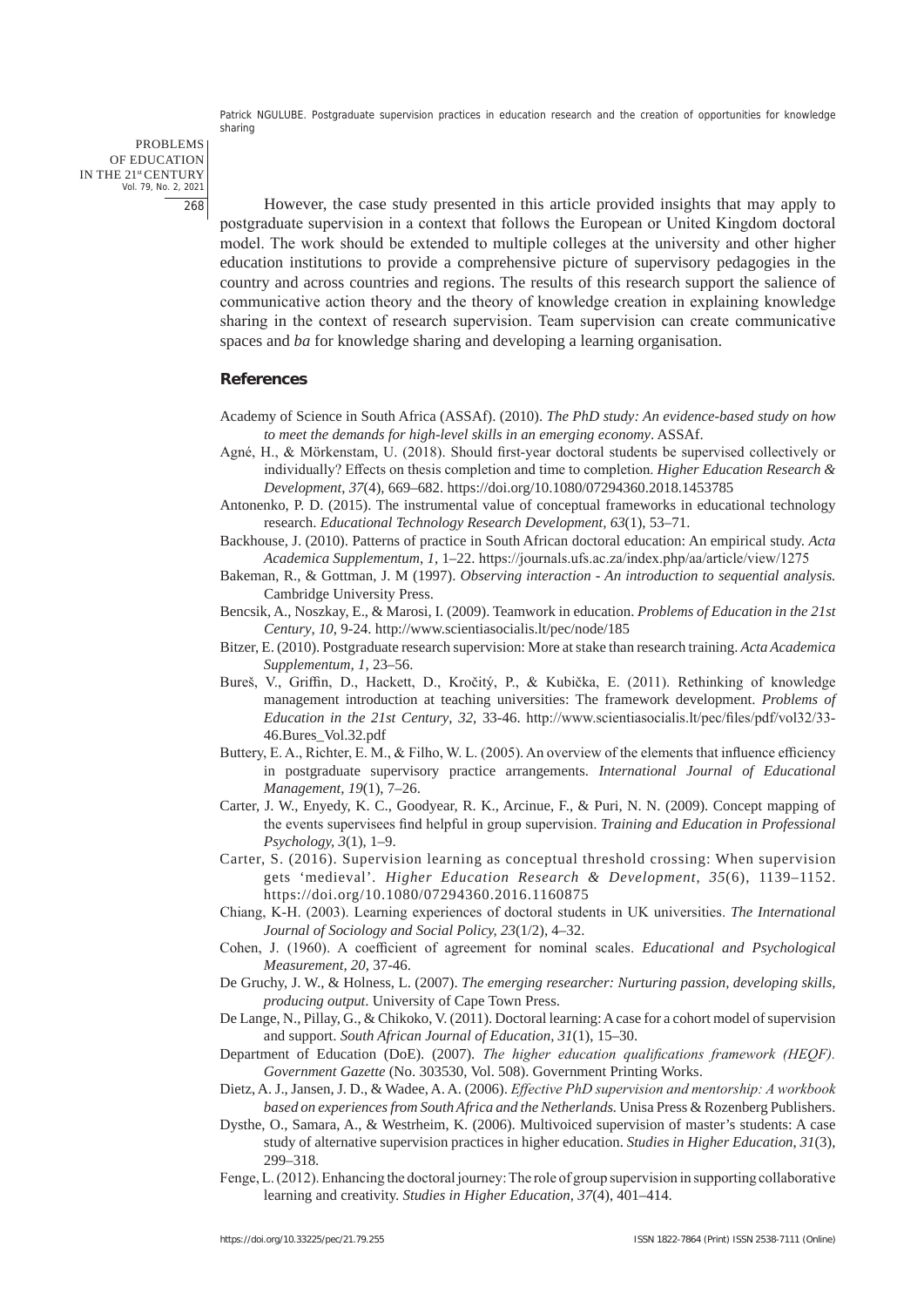> PROBLEMS OF EDUCATION IN THE 21st CENTURY Vol. 79, No. 2, 2021 269

- Feni, L. (2018, October 23). Doctor feels good after historic IsiXhosa PhD at Fort Hare University. *Daily Dispatch*. https://www.timeslive.co.za/news/south-africa/2018-10-23-doctor-feels-good-afterhistoric-isixhosa-phd-at-fort-hare-university/
- Finn, J. A. (2005). *Getting a PhD: An action plan to help manage your research, your supervisor, and your project.* Routledge.
- Fourie-Malherbe, M., Aitchison, C., Bitzer, E., & Albertyn, R. (2016). (Re)Considering postgraduate education and supervision in the knowledge society. In Fourie-Malherbe, M., Albertyn, R., Aitchison, C. & Bitzer, E. (Eds.), *Postgraduate supervision: Future foci for the knowledge society*  (pp. 1–12). SUN MeDIA.
- Frick, L. (2016). PhD by publication: an institutional analysis. In Fourie-Malherbe, M., Albertyn, R., Aitchison, C. and Bitzer, E. (Eds.), *Postgraduate supervision: Future foci for the knowledge society* (pp. 299–312). SUN MeDIA.
- Fullwood, R., Rowley, J., & McLean, J. (2018). Exploring the factors that influence knowledge sharing between academics. *Journal of Further and Higher Education*, https://doi.org/10.1080/030987 7X.2018.1448928
- Gatfield, T. J. (2005). An investigation into PhD supervisory management styles: Development of a dynamic conceptual model and its managerial implications. *Journal of Higher Education Policy and Management, 27*(3), 311–325.
- Grossman, E. S., & Crowther, N. J. (2015). Co-supervision in postgraduate training: Ensuring the right hand knows what the left hand is doing. *South African Journal of Science, 111*(11/12). Article 2014-0305, 8 pages. http://dx.doi.org/10.17159/sajs.2015/20140305
- Guerin, C., Kerr, H., & Green, I. (2015). Supervision pedagogies: Narratives from the field. *Teaching in Higher Education, 20*(1), 107–118. https://doi.org/10.1080/13562517.2014.957271
- Habermas, J. (1987). *The theory of communicative action: The critique of functionalist reason*. Polity.
- Habermas, J. (1998). Remarks on legitimation through human rights. *Philosophy and Social Criticism*, *24*(2/3), 157-171.
- Harzing, A. W. (2007). *Publish or perish*. https://harzing.com/resources/publish-or-perish
- Herman, C. (2017). Looking back at doctoral education in South Africa. *Studies in Higher Education, 42*(8), 1437–1454.
- Hugo, W. (2009). Spiralling reference: A case study of apprenticeship into an academic community of practice. *South African Journal of Higher Education, 23*(4), 703–721.
- King, M. L. (2016). *The art of joint supervision of graduate students: What advice should we give supervisors?* [Paper presentation]. 12th Quality in Postgraduate Research Conference, National Wine Centre, Adelaide, 20–22 April. https://lo.unisa.edu.au/pluginfile.php/1090717/mod\_ resource/content/1/King%202016.pdf
- Lagemann, E. C. (1997). Contested terrain: A history of education research in the United States, 1890– 1990. *Educational Researcher*, *26*(9), 5–17.
- Lahenius, K., & Ikävalko, H. (2014). Joint supervision practices in doctoral education A student experience. *Journal of Further and Higher Education, 38*(3), 427–446.
- Lee, A. (2008). How are doctoral students supervised? Concepts of doctoral research supervision. *Studies in Higher Education, 33*(3), 267–281.
- Lee, A. (2012). *Successful research supervision: Advising students doing research*. Routledge.
- Leonard, D. (2001). *A women's guide to doctoral studies*. Open University Press.
- Lessing, A. C. (2011). The role of the supervisor in the supervisory process. *South African Journal of Higher Education, 25*(5), 921–936.
- Manathunga, C. (2012). 'Team' supervision: New positioning in doctoral education pedagogies. In Lee, A. & Danby, S. (Eds). *Reshaping doctoral education: International approaches and pedagogie*s (pp. 42–55). Routledge.
- Manathunga, C. (2014). *Intercultural postgraduate supervision: Reimagining time, place and knowledge*. Routledge.
- Manyike, T. V. (2017). Postgraduate supervision at an open distance e-learning institution in South Africa. *South African Journal of Education, 37*(2). Art. # 1354, 11 pages, https://doi.org/10.15700/saje.v37n2a1354
- McCallin, A., & Nayar, S. (2012). Postgraduate research supervision: A critical review of current practice. *Teaching in Higher Education, 17*(1), 63–74.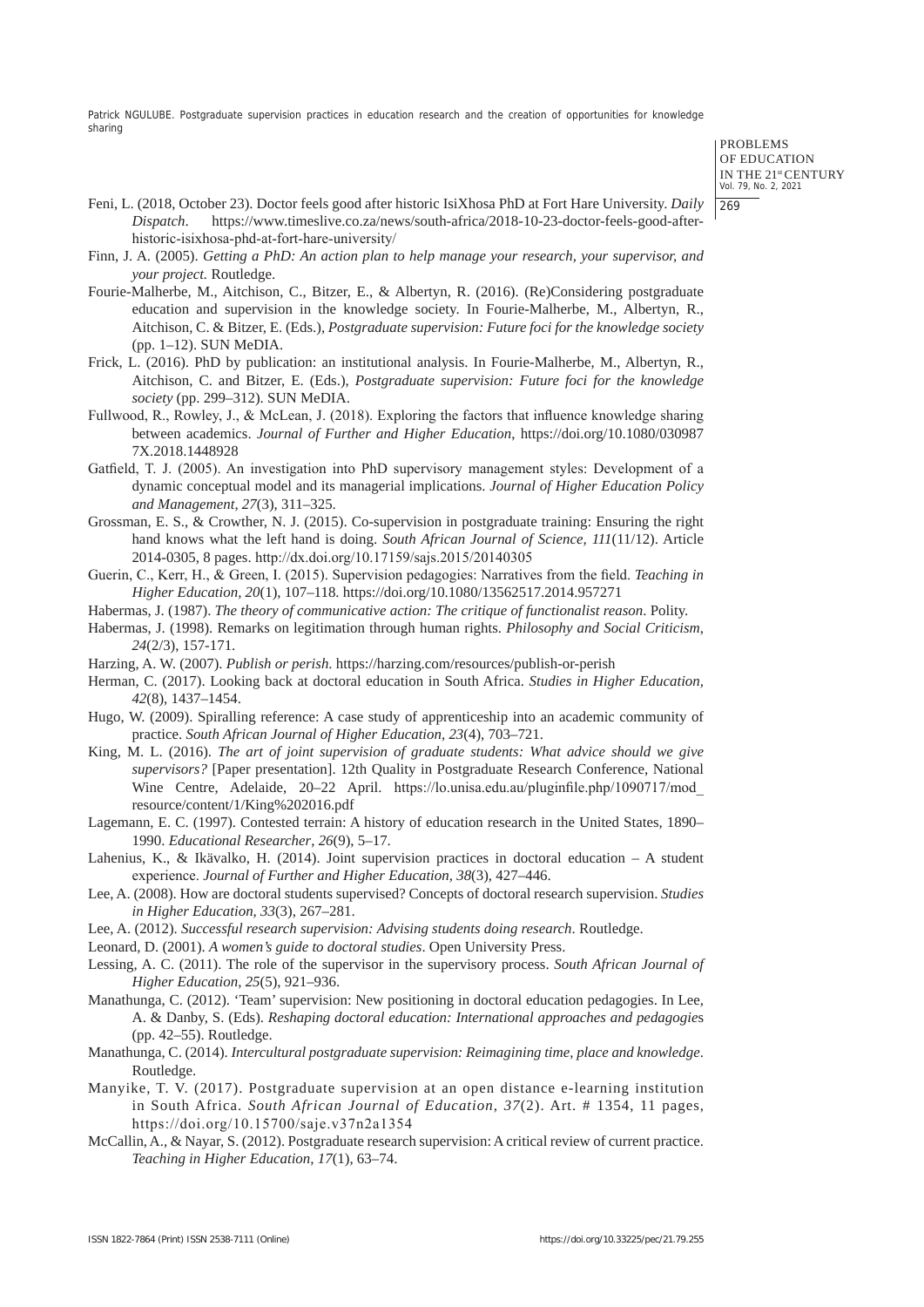PROBLEMS OF EDUCATION IN THE 21st CENTURY Vol. 79, No. 2, 2021 270

- Mouton, J. (2001). *How to succeed in your masters and doctoral studies. A South African guide and resource book*. Van Schaik.
- Mouton, J., Boshoff, N., & James, M. (2015). A survey of doctoral supervisors in South Africa. *South African Journal of Higher Education, 29*(2), 1–22.
- National Planning Commission. (2011)*. National Development Plan: Vision for 2030*. Government Printing Works.
- Ngulube, P. (2020). Theory and theorising in information science scholarship. In P. Ngulube (Ed.), *Handbook of research on connecting research methods for information science research* (pp.18- 39). IGI Global.
- Nonaka, I & Takeuchi, H. 1995. *The knowledge creating company: How Japanese companies create the dynamics of innovation*. Oxford University Press.
- Nonaka, I, Toyama, R., & Konno, N. (2000). SECI, ba and leadership: A unified model of dynamic knowledge creation. *Long Range Planning, 33*(1), 5–34.
- Olmos-López, P. & Sunderland, J. (2017). Doctoral supervisors' and supervisees' responses to cosupervision. *Journal of Further and Higher Education, 41*(6), 727–740.
- Paul, P., Olson, J. K. & Gul, R. B. (2014). Co-supervision of doctoral students: Enhancing the learning experience. *The International Journal of Nursing Education Scholarship*, *11*(1), 31–38.
- Phillips, E. M., & Pugh, D. S. (1994). *How to get a PhD: A handbook for students and their supervisors.* Open University Press.
- Pole, C. (1998). Joint supervision and the PhD: Safety net or panacea? *Assessment & Evaluation in Higher Education, 23*(3), 259–271.
- Robertson, M. J. (2017). Team modes and power: Supervision of doctoral students. *Higher Education Research & Development, 36*(2), 358–371.
- Scott, P. (2015). Higher education, the public good and public interest. In Filippakou, O. & Williams, G. (Eds). *Higher education as a public good: Critical perspectives on theory, policy and practice*  (pp. 41–58). Peter Lang.
- Severinsson, E. (2012). Research supervision: Supervisory style, research-related tasks, importance, and quality - Part 1. *Journal of Nursing Management*, *20*(2), 215–223.
- Stansbury, M. C. (2002). Problem statements in seven LIS journals: An application of the Hernon/ Metoyer-Duran attributes. *Library and Information Science Research*, *24*(2), 157–168. https://doi.org/doi:10.1016/S0740-8188(02)00110-X
- Taylor, S., & Beasley, N. (2005). *A handbook for doctoral supervisors*. Routledge.
- Thomson, P., & Walker, M. (2010). Doctoral education in context: The changing nature of the doctorate and doctoral students. In Thomson, P. & Walker, M. (Eds.), *The Routledge doctoral supervisor's companion: Supporting effective research in education and the social sciences* (pp. 9–26). Routledge.
- University of Edinburgh. (2017). *Code of practice for supervisors and research students*. http://www. docs.sasg.ed.ac.uk/academicservices/codes/copsupervisorsresearchstudents.pdf
- University of Nottingham. (2006–2017). *Directory of Open Access Repositories: Unisa Institutional Repository*. http://www.opendoar.org/
- University of South Africa. (n.d.). *College of Education*. http://www.unisa.ac.za/sites/corporate/default/ Colleges/Education
- University of South Africa. (2017). *Procedures for master's and doctoral degrees*. http://www.unisa.ac.za/ sites/corporate/default/Colleges/Graduate-Studies/M-&-D-policy-and-procedure-documents
- Van Biljon, J. A., & De Villiers, M. R. (2013). Multiplicity in supervision models: The supervisor's perspective. *South African Journal of Higher Education, 27*(6), 1443–1463.
- Watts, J. H. (2010). Team supervision of the doctorate: Managing roles, relationships and contradictions. *Teaching in Higher Education, 15*(3), 335–339.
- Weber, R. P. (1990). *Basic content analysis* (2nd ed.). Sage.
- Wilkinson, A., Van Jaarsveldt, D., Grimsley, E., & Seoka, L. (2016). Research trends in higher education studies at master's and doctoral level: 'Interdisciplinarity' and postgraduate supervision. In Fourie-Malherbe, M., Albertyn, R., Aitchison, C. & Bitzer, E. (Eds.), *Postgraduate supervision: Future foci for the knowledge society* (pp. 349–363). SUN MeDIA.
- Wisker, G. (2012). *The good supervisor: Supervising postgraduate and undergraduate research for doctoral theses and dissertations* (2nd ed). Red Globe Press.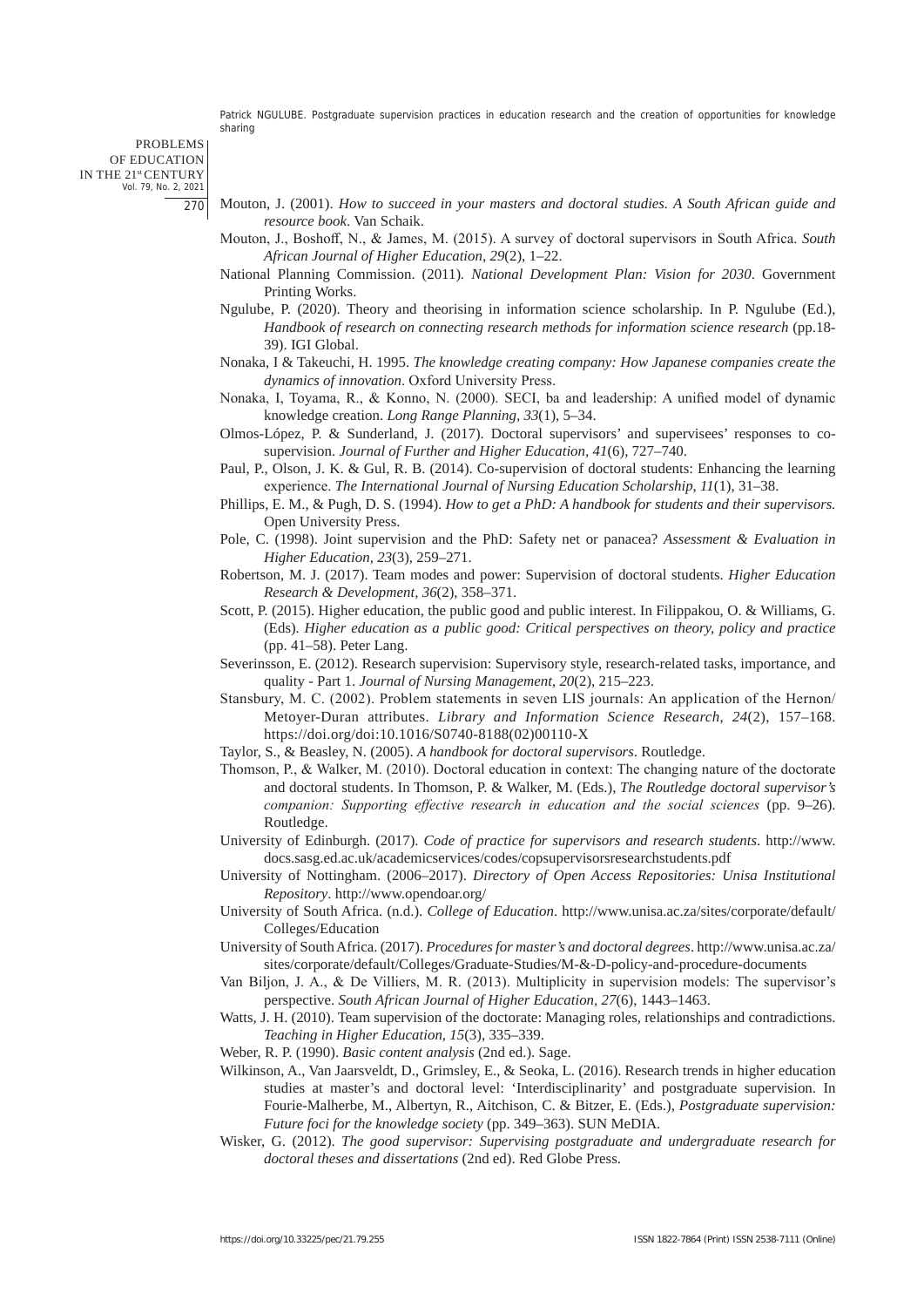| <b>Styl</b>                                                                                                                                         | <b>Advantages</b>                                                                                                                                                                                                                            | <b>Disadvantages</b>                                                                                                                                                      |
|-----------------------------------------------------------------------------------------------------------------------------------------------------|----------------------------------------------------------------------------------------------------------------------------------------------------------------------------------------------------------------------------------------------|---------------------------------------------------------------------------------------------------------------------------------------------------------------------------|
|                                                                                                                                                     | produce rigorous research<br>Leveraging individual skills and expertise to                                                                                                                                                                   | Cautious and conforms to orthodox ideas, wary of creativity and risk taking                                                                                               |
|                                                                                                                                                     | Do not have to carry the supervision load of colleagues                                                                                                                                                                                      | Increases risk                                                                                                                                                            |
|                                                                                                                                                     | No possibility of conflicting feedback                                                                                                                                                                                                       | Limited support and resource base for students                                                                                                                            |
| <b>10 olo</b> S                                                                                                                                     | Single relationship to manage and no potential discord among supervisors                                                                                                                                                                     | Supervisor's preferences may constrain and limit the scope and methodology of the study                                                                                   |
| noisivagus<br><b>Isubivibni</b>                                                                                                                     | full control<br>Total commitment to the research project and                                                                                                                                                                                 | Diversity and multiplicity of views may be problematic<br>May not be transparent                                                                                          |
|                                                                                                                                                     |                                                                                                                                                                                                                                              | Difficult to deal with tensions in the absence of a possible mediator                                                                                                     |
|                                                                                                                                                     | Shared supervisor workload and responsibilities                                                                                                                                                                                              | The need to deal with conflicting academic identities that may give rise to personality<br>clashes, complex power dynamics, intellectual contests, or personal jealousies |
|                                                                                                                                                     | more than one supervisor to be creative<br>and take risks by being experimental and challenging orthodox ideas<br>The student has the benefit of the support of                                                                              | Difficulty in building trust among supervisors                                                                                                                            |
|                                                                                                                                                     | ures and academic perspectives<br>Students experience diverse supervision cultured                                                                                                                                                           | Complex, multifaceted, and dynamic, which may affect students and supervisors negatively                                                                                  |
|                                                                                                                                                     | of a communicative space for sharing<br>solving problems creatively<br>problems related to supervising students and<br>Development of team spirit and creation                                                                               | Students may play supervisors off against one another                                                                                                                     |
|                                                                                                                                                     | Leveraging a wide theoretical and conceptual base (having access to a greater range<br>of expertise)                                                                                                                                         | Fragmentation of supervision responsibility                                                                                                                               |
|                                                                                                                                                     | on knowledge than would otherwise be<br>Increased transfer and sharing of supervisio<br>spread among supervisors                                                                                                                             | One supervisor may bear the greater supervision workload, while others ride on their back                                                                                 |
| committees' model, although the models are not mutually exclusive)<br>Joint or dual or team or networked or group supervision (excludes US advisory | supervisors have an opportunity to observe good practice as modelled by a more senior<br>support to new supervisors (novice<br>supervision)<br>colleague before taking full responsibility for<br>Increased cross-fertilisation of ideas and | Conflicting and confusing advice and feedback to the student                                                                                                              |
|                                                                                                                                                     | a large number of postgraduate students<br>Dealing jointly with the pressure to produce<br>at the expense of quality                                                                                                                         |                                                                                                                                                                           |
|                                                                                                                                                     | methods research, by drawing on the expertise of supervisors from different research<br>Potential to promote the use of various research methodologies, including mixed<br>traditions                                                        |                                                                                                                                                                           |
|                                                                                                                                                     | "Insurance" or backup against illness, death, and absence or "intellectual bereavement"<br>Promotion of interdisciplinary interactions                                                                                                       |                                                                                                                                                                           |
|                                                                                                                                                     | team to give superior guidance, resulting<br>in a product that is informed by rigorous research<br>Drawing on the strengths of members of the                                                                                                | Some co-supervisors do not engage, and demonstrate only limited commitment                                                                                                |
|                                                                                                                                                     | Increased throughput rate and shortened study periods                                                                                                                                                                                        |                                                                                                                                                                           |
|                                                                                                                                                     | supervisors to relieve one another of<br>Academic relay team approach, allowing<br>supervision responsibilities                                                                                                                              |                                                                                                                                                                           |
|                                                                                                                                                     | the event of conflict with the student<br>The other supervisors can act as mediators in                                                                                                                                                      |                                                                                                                                                                           |

Pole (1998); Taylor & Beasley (2005); and Van Biljon & De Villiers (2013).

PROBLEMS OF EDUCATION IN THE 21<sup>st</sup> CENTURY<br>Vol. 79, No. 2, 2021 271